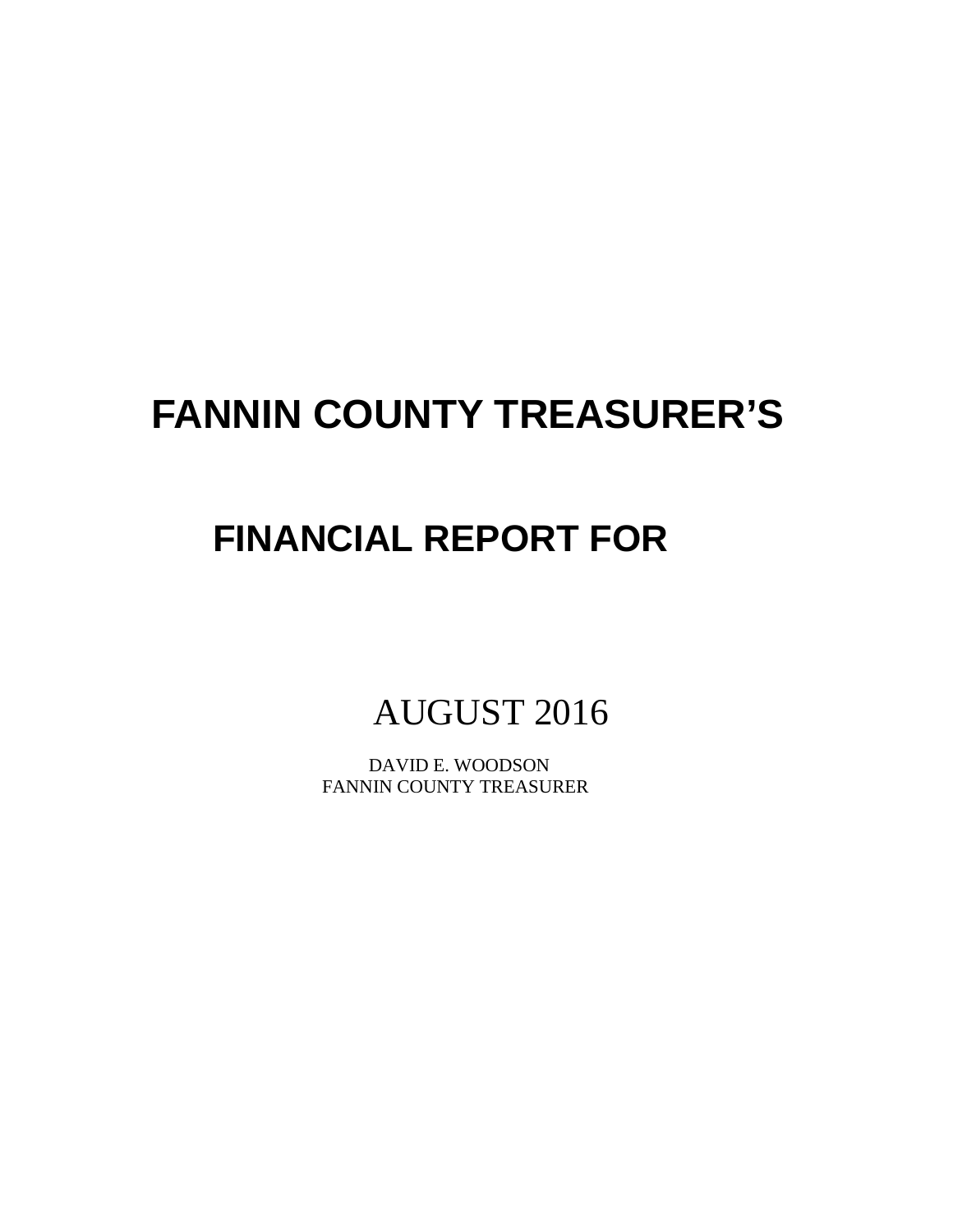09/01/2016 FUND DEPOSIT LISTING PAGE 1

| RECEIPT | <b>RECEIVED</b> | DATE     | DATE    | DESCRIPTION       | <b>BANK</b> | <b>TNCOME</b>  | REPORT | AMOUNT          |
|---------|-----------------|----------|---------|-------------------|-------------|----------------|--------|-----------------|
| NUMBER  | FROM            | RECEIVED | DEPOSIT | OF MONEY RECEIVED | ACCOUNT     | <b>ACCOUNT</b> | CODES  | <b>RECEIVED</b> |
|         |                 |          |         |                   |             |                |        |                 |

GENERAL FUND

| $\hskip-20pt \texttt{scum} \hskip-20pt \texttt{scum} \hskip-20pt \texttt{scum} \hskip-20pt \texttt{scum} \hskip-20pt \texttt{scum} \hskip-20pt \texttt{scum} \hskip-20pt \texttt{scum} \hskip-20pt \texttt{scum} \hskip-20pt \texttt{scum} \hskip-20pt \texttt{scum} \hskip-20pt \texttt{scum} \hskip-20pt \texttt{scum} \hskip-20pt \texttt{scum} \hskip-20pt \texttt{scum} \hskip-20pt \texttt{scum} \hskip-20pt \texttt$ |                             |                                                      |                  |                  |           |
|-----------------------------------------------------------------------------------------------------------------------------------------------------------------------------------------------------------------------------------------------------------------------------------------------------------------------------------------------------------------------------------------------------------------------------|-----------------------------|------------------------------------------------------|------------------|------------------|-----------|
| 0000160933-01 TEXPOOL                                                                                                                                                                                                                                                                                                                                                                                                       |                             | 08-01-2016 08-01-2016 JULY 2016 INTEREST 10-103-175  |                  | $10 - 360 - 100$ | 1,104.92  |
| 0000160934-01 DISTRICT COURTS -                                                                                                                                                                                                                                                                                                                                                                                             |                             | 08-01-2016 08-01-2016 ASST. PROSECUTOR LO 10-103-100 |                  | $10 - 370 - 151$ | 900.00    |
| 0000160937-01 SURETY BAIL BOND TRUST FU 08-01-2016 08-01-2016 BAIL BOND FEE                                                                                                                                                                                                                                                                                                                                                 |                             |                                                      | $10 - 103 - 100$ | $10 - 352 - 100$ | 238.50    |
| 0000160937-02 SURETY BAIL BOND TRUST FU 08-01-2016 08-01-2016 BAIL BOND FEE                                                                                                                                                                                                                                                                                                                                                 |                             |                                                      | 10-103-100       | $10 - 409 - 489$ | 2,146.50  |
| 0000160938-01 SURETY BAIL BOND TRUST FU 08-01-2016 08-01-2016 BOND FOREITURES                                                                                                                                                                                                                                                                                                                                               |                             |                                                      | $10 - 103 - 100$ | $10 - 352 - 201$ | 4,750.00  |
| 0000160941-01 SECURUS                                                                                                                                                                                                                                                                                                                                                                                                       |                             | 08-01-2016 08-01-2016 JUNE 2016 COMMISSIO 10-103-100 |                  | $10 - 319 - 420$ | 7,485.11  |
| 0000160943-01 DISTRICT ATTORNEY TRUST                                                                                                                                                                                                                                                                                                                                                                                       |                             | 08-01-2016 08-01-2016 ADMIN. FEES AND CER 10-103-100 |                  | $10 - 340 - 475$ | 27.38     |
| 0000160943-02 DISTRICT ATTORNEY TRUST                                                                                                                                                                                                                                                                                                                                                                                       |                             | 08-01-2016 08-01-2016 ADMIN. FEES AND CER 10-103-100 |                  | $10 - 475 - 311$ | 38.46     |
| 0000160945-01 BOND SUPERVISION                                                                                                                                                                                                                                                                                                                                                                                              |                             | 08-01-2016 08-01-2016 WEEK OF 07/25/16 TH 10-103-100 |                  | $10 - 340 - 573$ | 1,420.00  |
| 0000160948-01 VISION MEDIA GROUP, INC.                                                                                                                                                                                                                                                                                                                                                                                      |                             | 08-02-2016 08-02-2016 AUG. 2016 TOWER REN 10-103-100 |                  | $10 - 370 - 100$ | 200.00    |
| 0000160949-01 CONSTABLE PCT. # 2                                                                                                                                                                                                                                                                                                                                                                                            |                             | 08-02-2016 08-02-2016 SERVE PAPERS                   | $10 - 103 - 100$ | $10 - 340 - 550$ | 70.00     |
| 0000160950-01 COMPTROLLER - STATE FISCA 08-02-2016 08-02-2016 UNCLAIMED PROPERTY 10-103-100                                                                                                                                                                                                                                                                                                                                 |                             |                                                      |                  | $10 - 370 - 130$ | 613.35    |
| 0000160951-01 LEGEND BANK                                                                                                                                                                                                                                                                                                                                                                                                   |                             | 08-03-2016 08-03-2016 JULY 2016 INTEREST 10-103-100  |                  | $10 - 360 - 100$ | 245.07    |
| 0000160951-28 LEGEND BANK                                                                                                                                                                                                                                                                                                                                                                                                   |                             | 08-03-2016 08-03-2016 JULY 2016 INTEREST 10-100-100  |                  | $10 - 360 - 100$ | 1.81      |
| 0000160954-01 TAX A/C                                                                                                                                                                                                                                                                                                                                                                                                       |                             | 08-03-2016 08-03-2016 WEEK OF 7/29/16 177 10-103-100 |                  | $10 - 321 - 250$ | 885.00    |
| 0000160955-01 TAX A/C                                                                                                                                                                                                                                                                                                                                                                                                       |                             | 08-03-2016 08-03-2016 WEEK OF 7/29/16                | $10 - 103 - 100$ | $10 - 321 - 200$ | 2,032.95  |
| 0000160956-01 TAX A/C                                                                                                                                                                                                                                                                                                                                                                                                       |                             | 08-03-2016 08-03-2016 MAY 2016 TABC 5% CO 10-103-100 |                  | $10 - 320 - 200$ | 6.00      |
| 0000160957-01 TAX A/C                                                                                                                                                                                                                                                                                                                                                                                                       |                             | 08-03-2016 08-03-2016 WEEK OF 7/22/16                | $10 - 103 - 100$ | $10 - 321 - 200$ | 1,715.75  |
| 0000160958-01 TAX A/C                                                                                                                                                                                                                                                                                                                                                                                                       |                             | 08-03-2016 08-03-2016 WEEK OF 7/22/16 208 10-103-100 |                  | $10 - 321 - 250$ | 1,040.00  |
| 0000160960-01 APPRAISAL DISTRICT                                                                                                                                                                                                                                                                                                                                                                                            | 08-05-2016 08-05-2016 TAXES |                                                      | $10 - 103 - 100$ | $10 - 310 - 110$ | 22,062.15 |
| 0000160960-06 APPRAISAL DISTRICT                                                                                                                                                                                                                                                                                                                                                                                            | 08-05-2016 08-05-2016 TAXES |                                                      | $10 - 103 - 100$ | $10 - 310 - 120$ | 4,872.70  |
| 0000160963-01 TAX A/C                                                                                                                                                                                                                                                                                                                                                                                                       |                             | 08-05-2016 08-05-2016 WEEK OF 7/22/16                | 10-103-100       | $10 - 321 - 200$ | 9.50      |
| 0000160964-01 TAX A/C                                                                                                                                                                                                                                                                                                                                                                                                       |                             | 08-05-2016 08-05-2016 WEEK OF 7/29/16                | 10-103-100       | $10 - 321 - 200$ | 70.30     |
| 0000160965-01 FANNIN COUNTY CSCD                                                                                                                                                                                                                                                                                                                                                                                            |                             | 08-05-2016 08-05-2016 RESTITUTION- RONNIE 10-103-100 |                  | $10 - 370 - 130$ | 32.45     |
| 0000160968-01 BOND SUPERVISION                                                                                                                                                                                                                                                                                                                                                                                              |                             | 08-08-2016 08-08-2016 WEEK OF 8/01/16 THR 10-103-100 |                  | $10 - 340 - 573$ | 1,450.00  |
| 0000160979-01 FANNIN COUNTY HEALTH INSP 08-12-2016 08-12-2016 JULY 2016 PERMITS A 10-103-100                                                                                                                                                                                                                                                                                                                                |                             |                                                      |                  | $10 - 320 - 300$ | 8,135.05  |
| 0000160981-01 APPRAISAL DISTRICT                                                                                                                                                                                                                                                                                                                                                                                            | 08-12-2016 08-12-2016 TAXES |                                                      | 10-103-100       | $10 - 310 - 110$ | 11,912.67 |
| 0000160981-02 APPRAISAL DISTRICT                                                                                                                                                                                                                                                                                                                                                                                            | 08-12-2016 08-12-2016 TAXES |                                                      | 10-103-100       | $10 - 321 - 901$ | 354.91    |
| 0000160981-07 APPRAISAL DISTRICT                                                                                                                                                                                                                                                                                                                                                                                            | 08-12-2016 08-12-2016 TAXES |                                                      | $10 - 103 - 100$ | $10 - 310 - 120$ | 1,650.51  |
| 0000160982-01 COMPTROLLER - STATE FISCA 08-12-2016 08-12-2016 JUNE 2016 LOCAL SAL 10-103-100                                                                                                                                                                                                                                                                                                                                |                             |                                                      |                  | $10 - 318 - 160$ | 67,525.09 |
| 0000160983-01 DISTRICT CLERK                                                                                                                                                                                                                                                                                                                                                                                                |                             | 08-12-2016 08-12-2016 MAY 1-31, 2016                 | $10 - 103 - 100$ | $10 - 318 - 130$ | 8,209.45  |
| 0000160983-02 DISTRICT CLERK                                                                                                                                                                                                                                                                                                                                                                                                |                             | 08-12-2016 08-12-2016 MAY 1-31, 2016                 | $10 - 103 - 100$ | $10 - 318 - 132$ | 27.58     |
| 0000160983-03 DISTRICT CLERK                                                                                                                                                                                                                                                                                                                                                                                                |                             | 08-12-2016 08-12-2016 MAY 1-31, 2016                 | $10 - 103 - 100$ | $10 - 340 - 135$ | 165.00    |
| 0000160983-04 DISTRICT CLERK                                                                                                                                                                                                                                                                                                                                                                                                |                             | 08-12-2016 08-12-2016 MAY 1-31, 2016                 | $10 - 103 - 100$ | $10 - 340 - 450$ | 9,194.75  |
| 0000160983-05 DISTRICT CLERK                                                                                                                                                                                                                                                                                                                                                                                                |                             | 08-12-2016 08-12-2016 MAY 1-31, 2016                 | $10 - 103 - 100$ | $10 - 340 - 560$ | 2,716.96  |
| 0000160983-06 DISTRICT CLERK                                                                                                                                                                                                                                                                                                                                                                                                |                             | 08-12-2016 08-12-2016 MAY 1-31, 2016                 | $10 - 103 - 100$ | $10 - 340 - 600$ | 170.00    |
| 0000160983-07 DISTRICT CLERK                                                                                                                                                                                                                                                                                                                                                                                                |                             | 08-12-2016 08-12-2016 MAY 1-31, 2016                 | $10 - 103 - 100$ | $10 - 370 - 162$ | 510.00    |
| 0000160983-08 DISTRICT CLERK                                                                                                                                                                                                                                                                                                                                                                                                |                             | 08-12-2016 08-12-2016 MAY 1-31, 2016                 | $10 - 103 - 100$ | $10 - 370 - 163$ | 35.31     |
| 0000160983-09 DISTRICT CLERK                                                                                                                                                                                                                                                                                                                                                                                                |                             | 08-12-2016 08-12-2016 MAY 1-31, 2016                 | $10 - 103 - 100$ | $10 - 370 - 164$ | 141.26    |
| 0000160983-10 DISTRICT CLERK                                                                                                                                                                                                                                                                                                                                                                                                |                             | 08-12-2016 08-12-2016 MAY 1-31, 2016                 | $10 - 103 - 100$ | $10 - 370 - 166$ | 6.77      |
| 0000160983-11 DISTRICT CLERK                                                                                                                                                                                                                                                                                                                                                                                                |                             | 08-12-2016 08-12-2016 MAY 1-31, 2016                 | $10 - 103 - 100$ | $10 - 370 - 167$ | 40.91     |
| 0000160983-12 DISTRICT CLERK                                                                                                                                                                                                                                                                                                                                                                                                |                             | 08-12-2016 08-12-2016 MAY 1-31, 2016                 | $10 - 103 - 100$ | $10 - 370 - 450$ | 230.00    |
| 0000160984-01 DISTRICT CLERK                                                                                                                                                                                                                                                                                                                                                                                                |                             | 08-12-2016 08-12-2016 JUNE 1-30, 2016                | $10 - 103 - 100$ | $10 - 318 - 130$ | 5,810.58  |
| 0000160984-02 DISTRICT CLERK                                                                                                                                                                                                                                                                                                                                                                                                |                             | 08-12-2016 08-12-2016 JUNE 1-30, 2016                | $10 - 103 - 100$ | $10 - 318 - 132$ | 209.97    |
| 0000160984-03 DISTRICT CLERK                                                                                                                                                                                                                                                                                                                                                                                                |                             | 08-12-2016 08-12-2016 JUNE 1-30, 2016                | $10 - 103 - 100$ | $10 - 340 - 135$ | 195.00    |
| 0000160984-04 DISTRICT CLERK                                                                                                                                                                                                                                                                                                                                                                                                |                             | 08-12-2016 08-12-2016 JUNE 1-31, 2016                | $10 - 103 - 100$ | $10 - 340 - 450$ | 5,195.44  |
| 0000160984-05 DISTRICT CLERK                                                                                                                                                                                                                                                                                                                                                                                                |                             | 08-12-2016 08-12-2016 JUNE 1-30, 2016                | $10 - 103 - 100$ | $10 - 340 - 560$ | 699.97    |
| 0000160984-06 DISTRICT CLERK                                                                                                                                                                                                                                                                                                                                                                                                |                             | 08-12-2016 08-12-2016 JUNE 1-30, 2016                | $10 - 103 - 100$ | $10 - 340 - 600$ | 105.00    |
| 0000160984-07 DISTRICT CLERK                                                                                                                                                                                                                                                                                                                                                                                                |                             | 08-12-2016 08-12-2016 JUNE 1-30, 2016                | $10 - 103 - 100$ | $10 - 370 - 162$ | 315.00    |
| 0000160984-08 DISTRICT CLERK                                                                                                                                                                                                                                                                                                                                                                                                |                             | 08-12-2016 08-12-2016 JUNE 1-30, 2016                | $10 - 103 - 100$ | $10 - 370 - 163$ | 37.88     |
| 0000160984-09 DISTRICT CLERK                                                                                                                                                                                                                                                                                                                                                                                                |                             | 08-12-2016 08-12-2016 JUNE 1-30, 2016                | $10 - 103 - 100$ | $10 - 370 - 164$ | 151.55    |
| 0000160984-10 DISTRICT CLERK                                                                                                                                                                                                                                                                                                                                                                                                |                             | 08-12-2016 08-12-2016 JUNE 1-30, 2016                | $10 - 103 - 100$ | $10 - 370 - 166$ | 7.29      |
| 0000160984-11 DISTRICT CLERK                                                                                                                                                                                                                                                                                                                                                                                                |                             | 08-12-2016 08-12-2016 JUNE 1-30, 2016                | $10 - 103 - 100$ | $10 - 370 - 167$ | 45.41     |
| 0000160984-12 DISTRICT CLERK                                                                                                                                                                                                                                                                                                                                                                                                |                             | 08-12-2016 08-12-2016 JUNE 1-30, 2016                | $10 - 103 - 100$ | $10 - 370 - 450$ | 230.00    |
|                                                                                                                                                                                                                                                                                                                                                                                                                             |                             |                                                      |                  |                  |           |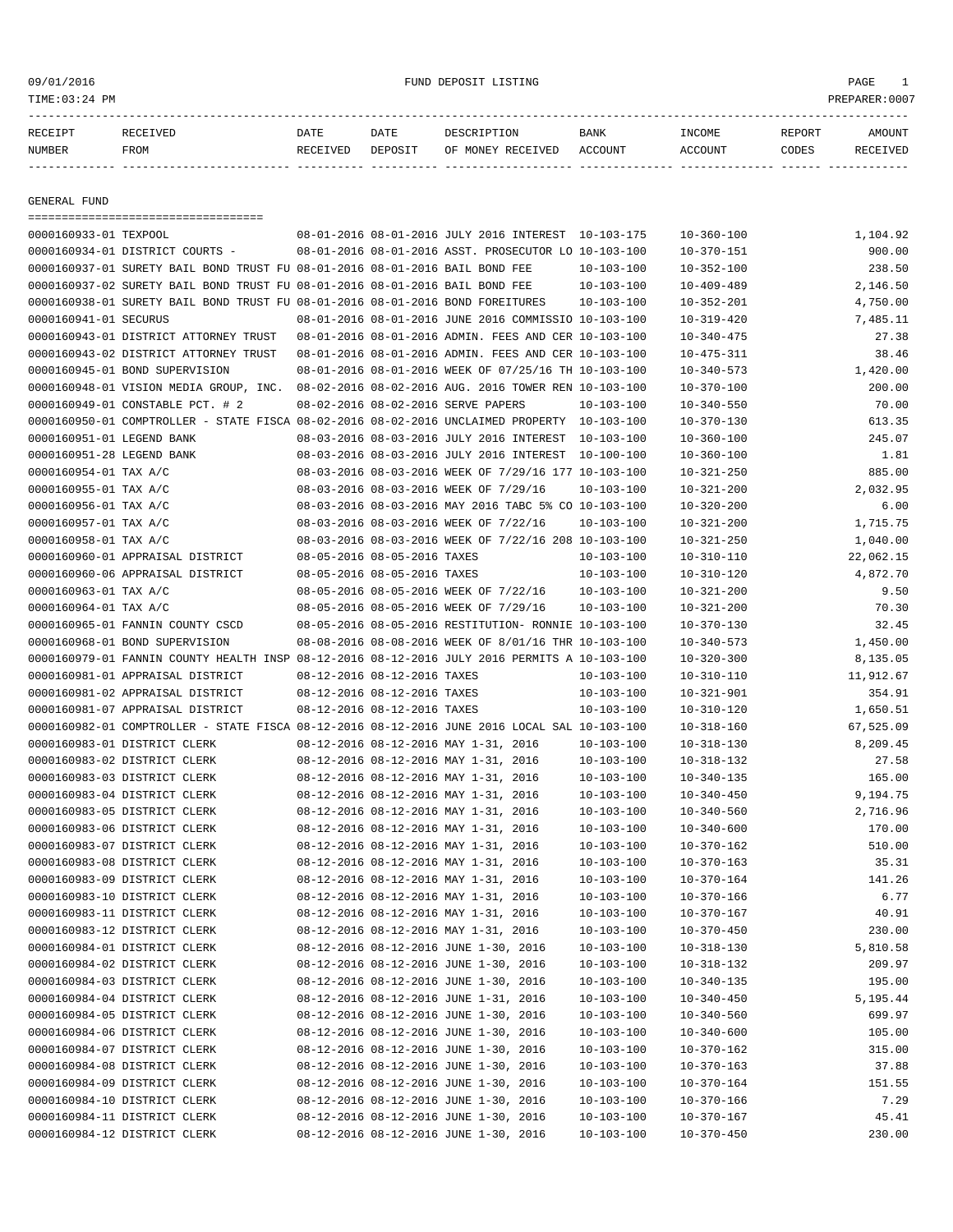| RECEIPT | RECEIVED | DATE     | DATE    | DESCRIPTION               | <b>BANK</b> | INCOME  | REPORT       | AMOUNT          |
|---------|----------|----------|---------|---------------------------|-------------|---------|--------------|-----------------|
| NUMBER  | FROM     | RECEIVED | DEPOSIT | OF MONEY RECEIVED ACCOUNT |             | ACCOUNT | <b>CODES</b> | <b>RECEIVED</b> |
|         |          |          |         |                           |             |         |              |                 |

GENERAL FUND

=================================== 0000160987-01 DISTRICT CLERK 08-15-2016 08-15-2016 JULY 1-31, 2016 10-103-100 10-318-130 6.173.57 0000160987-02 DISTRICT CLERK 08-15-2016 08-15-2016 JULY 1-31, 2016 10-103-100 10-318-132 241.64 0000160987-03 DISTRICT CLERK 08-15-2016 08-15-2016 JULY1-31, 2016 10-103-100 10-340-135 165.00 0000160987-04 DISTRICT CLERK 08-15-2016 08-15-2016 JULY 1-31, 2016 10-103-100 10-340-450 5,454.52 0000160987-05 DISTRICT CLERK 08-15-2016 08-15-2016 JULY 1-31, 2016 10-103-100 10-340-560 570.59 0000160987-06 DISTRICT CLERK 08-15-2016 08-15-2016 JULY 1-31, 2016 10-103-100 10-340-600 110.00 0000160987-07 DISTRICT CLERK 08-15-2016 08-15-2016 JULY 1-31, 2016 10-103-100 10-370-162 330.00 0000160987-08 DISTRICT CLERK 08-15-2016 08-15-2016 JULY 1-31, 2016 10-103-100 10-370-163 35.63 0000160987-09 DISTRICT CLERK 08-15-2016 08-15-2016 JULY 1-31, 2016 10-103-100 10-370-164 142.56 0000160987-10 DISTRICT CLERK 08-15-2016 08-15-2016 JULY 1-31, 2016 10-103-100 10-370-166 6.47 0000160987-11 DISTRICT CLERK 08-15-2016 08-15-2016 JULY 1-31, 2016 10-103-100 10-370-167 41.96 0000160987-12 DISTRICT CLERK 08-15-2016 08-15-2016 JULY 1-31, 2016 10-103-100 10-370-450 230.00 0000160987-13 DISTRICT CLERK 08-15-2016 08-15-2016 JULY 1-31, 2016 10-103-100 10-360-100 123.29 0000160988-01 THE AMERICAN BOTTLING COM 08-15-2016 08-15-2016 DR. PEPPER COMMISSI 10-103-100 10-370-510 72.00 0000160989-01 COMMUNITY EDUCATION 08-15-2016 08-15-2016 ANNUAL PAYMENT 2016 10-103-100 10-319-551 10,000.00 0000160990-01 US BANK 08-15-2016 08-15-2016 08-15-2016 JUNE 2016 INMATE PE 10-103-100 10-319-553 25,865.00 0000160991-01 DISTRICT COURTS- 08-15-2016 08-15-2016 JUROR REIMBURSEMENT 10-103-100 10-370-139 1,836.00 0000160993-01 BOND SUPERVISION 08-16-2016 08-16-2016 WEEK OF 8/8/16 THRU 10-103-100 10-340-573 890.00 0000160995-01 BOBBY HOWERY 08-16-2016 08-16-2016 CANDY COMMISSIONS 2 10-103-100 10-370-509 52.64 0000160996-01 TAX A/C 08-17-2016 08-17-2016 08-17-2016 WEEK OF 8/14/16 10-103-100 10-321-200 2,566.55 0000160997-01 TAX A/C 08-17-2016 08-17-2016 WEEK OF 05/16 10-103-100 10-321-250 970.00 0000160998-01 FANNIN COUNTY HEALTH DEPT 08-18-2016 08-18-2016 JULY 2016 FOOD PERM 10-103-100 10-320-545 1,400.00 0000161001-01 APPRAISAL DISTRICT 08-18-2016 08-18-2016 TAXES 10-103-100 10-310-110 3,387.09 0000161001-06 APPRAISAL DISTRICT 08-18-2016 08-18-2016 TAXES 10-103-100 10-310-120 600.09 0000161002-01 TEXAS COMPTROLLER OF PUBL 08-19-2016 08-19-2016 UTILITIES REIMBURSE 10-103-100 10-370-147 1,002.06 0000161003-01 TAX A/C 08-19-2016 08-19-2016 IRP W/E 8/5/16 10-103-100 10-321-200 1.90 0000161004-01 TAX A/C 08-19-2016 08-19-2016 COMMISSION ON CAR T 10-103-100 10-321-250 670.00 0000161005-01 TAX A/C 08-19-2016 08-19-2016 W/E 8/12/16 10-103-100 10-321-200 1,279.35 0000161009-01 BOND SUPERVISION 08-22-2016 08-22-2016 WEEK OF 8/15/16 THR 10-103-100 10-340-573 640.00 0000161010-01 DISTRICT COURTS - 08-22-2016 08-22-2016 COUNTY SUPPLEMENT F 10-103-100 10-370-152 359.81 0000161011-01 COMMUNITY EDUCATION 08-22-2016 08-22-2016 INVOICE # OJMS-07 10-103-100 10-370-453 5,398.25 0000161014-01 TEXAS COMPTROLLER OF PUBL 08-24-2016 08-24-2016 STATE REIMB.OFFENDE 10-103-100 10-370-562 2,985.35 0000161015-01 CONSTABLE PCT. # 1 08-25-2016 08-25-2016 SERVE PAPERS 10-103-100 10-340-550 70.00 0000161016-01 APPRAISAL DISTRICT 08-25-2016 08-25-2016 TAXES 10-103-100 10-310-110 3,334.21 0000161016-02 APPRAISAL DISTRICT 08-25-2016 08-25-2016 TAXES 10-103-100 10-321-901 149.95 0000161016-07 APPRAISAL DISTRICT 08-25-2016 08-25-2016 TAXES 10-103-100 10-310-120 3,810.05 0000161017-01 AMERICAN TOWER 08-29-2016 08-29-2016 SEPT. 2016 TOWER RE 10-103-100 10-370-115 925.75 0000161018-01 BOND SUPERVISION 08-29-2016 08-29-2016 WEEK OF 8/22/16 THR 10-103-100 10-340-573 840.00 0000161019-01 DISTRICT COURTS- 08-29-2016 08-29-2016 CCL JUD SUPP Q4 FY1 10-103-100 10-370-410 21,000.00 0000161020-01 DISTRICT COURTS 08-29-2016 08-29-2016 CONST JUD SUPP Q4 F 10-103-100 10-370-144 5,050.00 0000161021-01 SECURUS 08-29-2016 08-29-2016 JULY 2016 COMMISSIO 10-103-100 10-319-420 6,548.90 0000161027-01 FRONTIER COMMUNICATIONS 08-30-2016 08-30-2016 REFUND 10-103-100 10-456-420 253.83 0000161028-01 CONSTABLE PCT. # 2 08-30-2016 08-30-2016 SERVE PAPERS 10-103-100 10-340-550 70.00 0000161029-01 CONSTABLE PCT. # 2 08-30-2016 08-30-2016 SERVE PAPERS 10-103-100 10-340-550 70.00

FUND TOTAL 293,171.22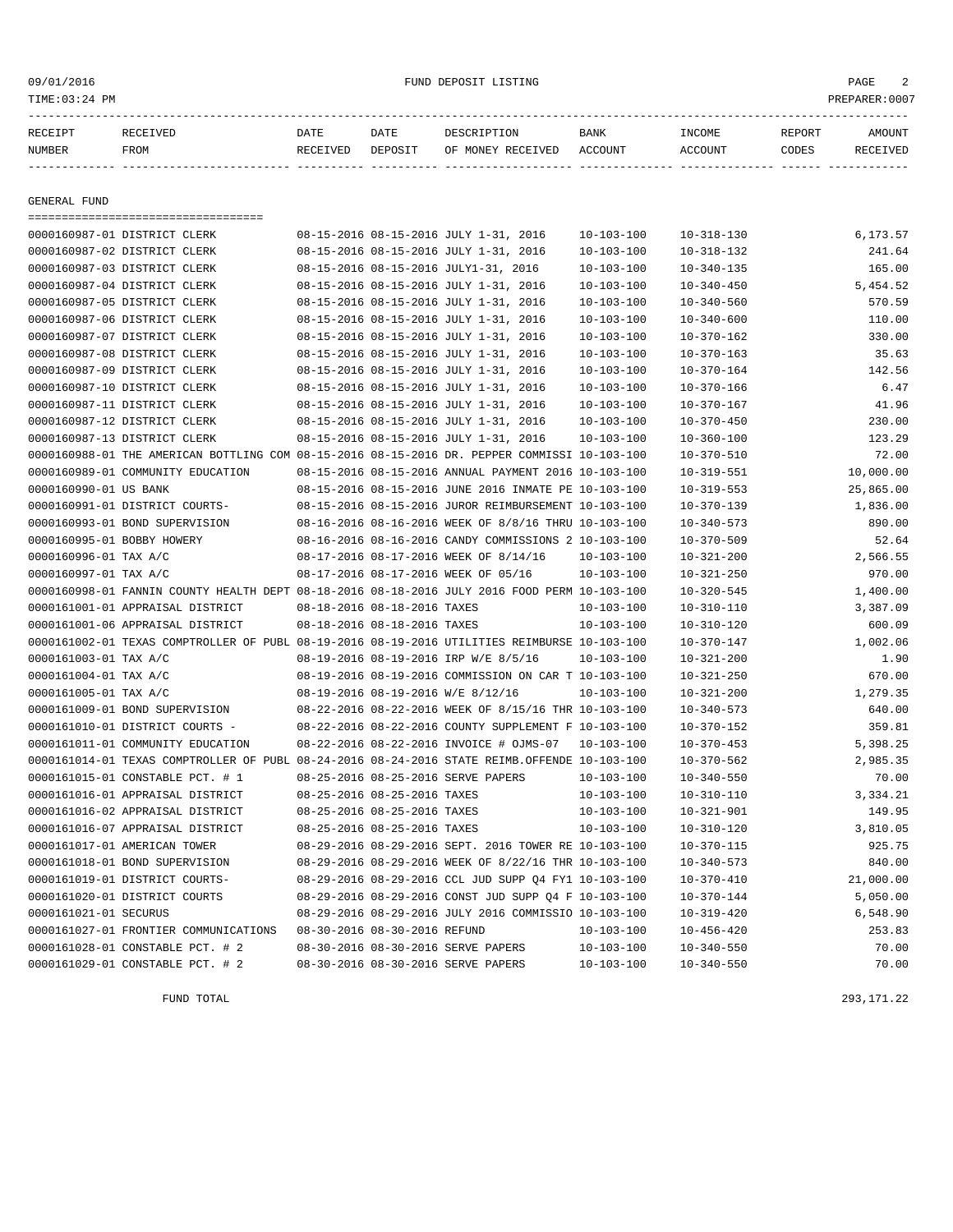TIME:03:24 PM PREPARER:0007

| RECEIPT | RECEIVED | DATE     | DATE    | DESCRIPTION       | <b>BANK</b> | INCOME  | REPORT | AMOUNT   |
|---------|----------|----------|---------|-------------------|-------------|---------|--------|----------|
| NUMBER  | FROM     | RECEIVED | DEPOSIT | OF MONEY RECEIVED | ACCOUNT     | ACCOUNT | CODES  | RECEIVED |
|         |          |          |         |                   |             |         |        |          |
|         |          |          |         |                   |             |         |        |          |

# COURTHOUSE SECURITY

| 0000160951-02 LEGEND BANK    | 08-03-2016 08-03-2016 JULY 2016 INTEREST 11-103-100 |                  | 11-360-100       | 6.39   |
|------------------------------|-----------------------------------------------------|------------------|------------------|--------|
| 0000160983-13 DISTRICT CLERK | 08-12-2016 08-12-2016 MAY 1-31, 2016                | $11 - 103 - 100$ | 11-340-650       | 288.76 |
| 0000160984-13 DISTRICT CLERK | 08-12-2016 08-12-2016 JUNE 1-30, 2016               | $11 - 103 - 100$ | $11 - 340 - 650$ | 182.86 |
| 0000160987-14 DISTRICT CLERK | 08-15-2016 08-15-2016 JULY 1-31, 2016               | $11 - 103 - 100$ | $11 - 340 - 650$ | 213.04 |

FUND TOTAL 691.05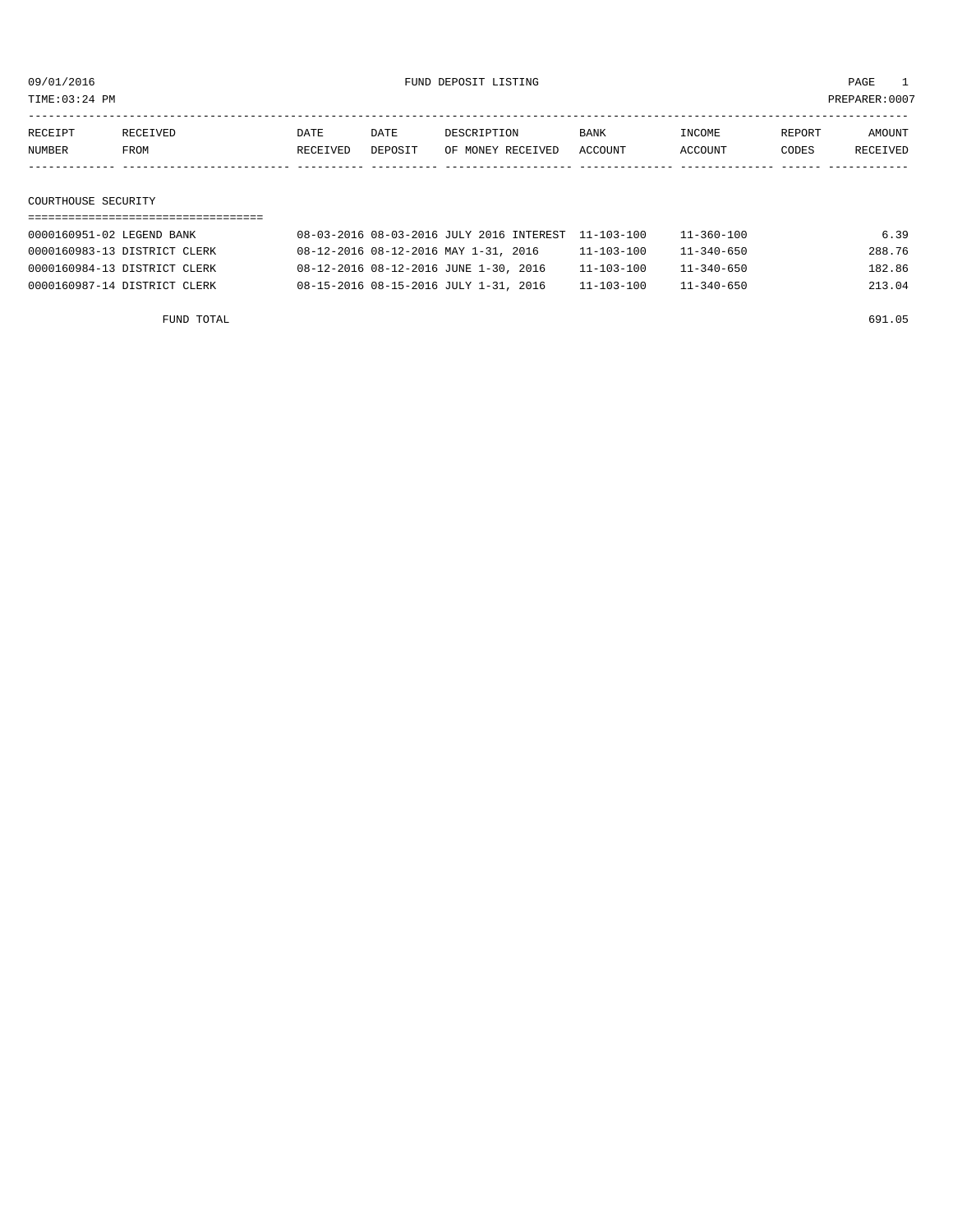TIME:03:24 PM PREPARER:0007

| RECEIPT | RECEIVED | DATE     | DATE    | DESCRIPTION       | <b>BANK</b> | <b>TNCOME</b> | REPORT | AMOUNT   |
|---------|----------|----------|---------|-------------------|-------------|---------------|--------|----------|
| NUMBER  | FROM     | RECEIVED | DEPOSIT | OF MONEY RECEIVED | ACCOUNT     | ACCOUNT       | CODES  | RECEIVED |
|         |          |          |         |                   |             |               |        |          |

CO.CLK.VITAL STAT.FEE

===================================

| 0000160951-03 LEGEND BANK |  |  | 08-03-2016 08-03-2016 JULY 2016 INTEREST 12-103-100 | $12 - 360 - 100$ | 0.43 |
|---------------------------|--|--|-----------------------------------------------------|------------------|------|
|                           |  |  |                                                     |                  |      |

FUND TOTAL  $0.43$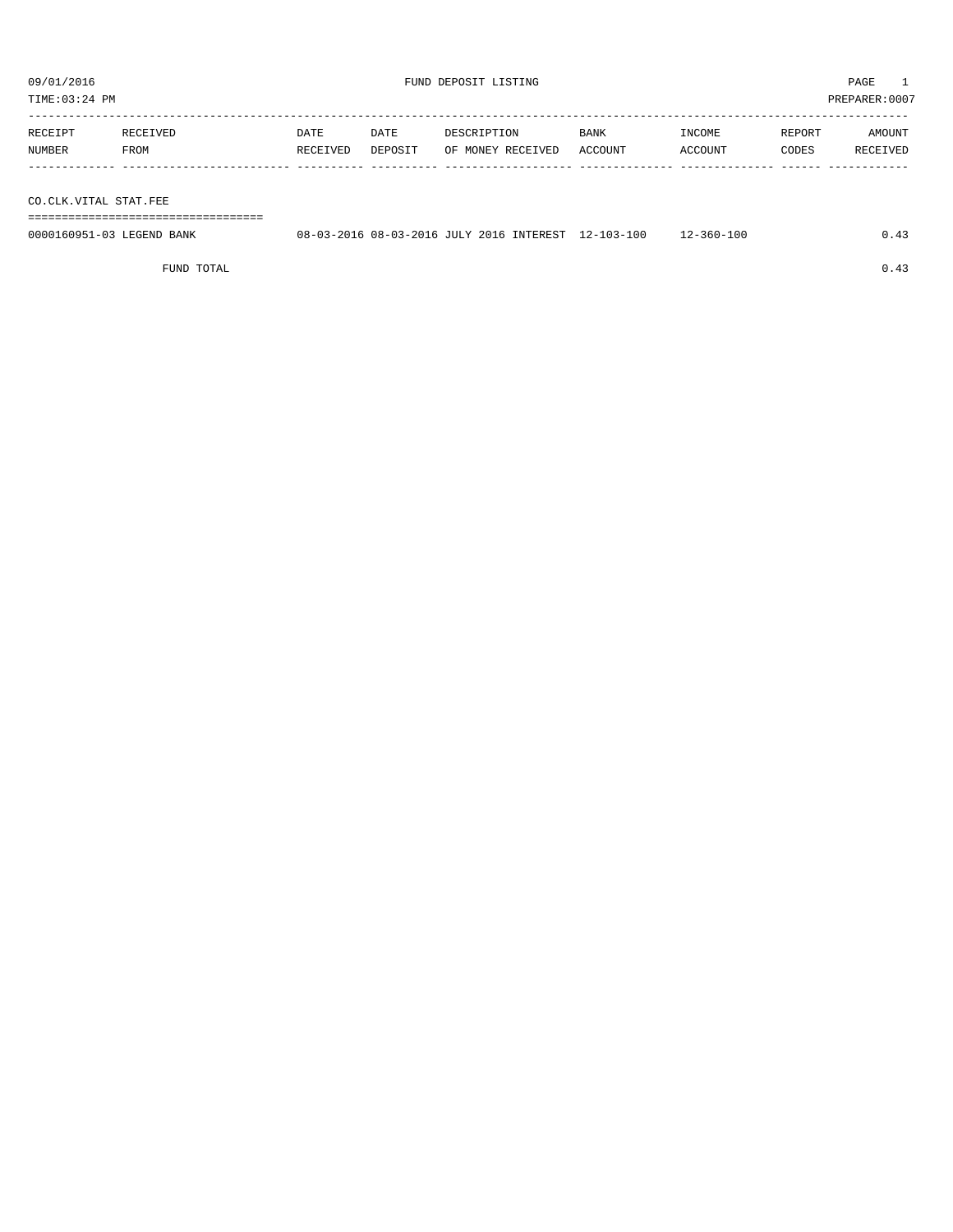## 09/01/2016 FUND DEPOSIT LISTING PAGE 1

| RECEIPT | RECEIVED | DATE     | DATE    | DESCRIPTION       | <b>BANK</b> | INCOME  | REPORT | <b>AMOUNT</b> |
|---------|----------|----------|---------|-------------------|-------------|---------|--------|---------------|
| NUMBER  | FROM     | RECEIVED | DEPOSIT | OF MONEY RECEIVED | ACCOUNT     | ACCOUNT | CODES  | RECEIVED      |
|         |          |          |         |                   |             |         |        |               |

## BAIL BONDS TRUST FUND

| 0000160952-01 DOC'S BAIL BONDS         | 08-03-2016 08-03-2016 BOND FEES |                                                      | $13 - 103 - 113$ | $13 - 345 - 113$ | 240.00 |
|----------------------------------------|---------------------------------|------------------------------------------------------|------------------|------------------|--------|
| 0000160953-01 FANNIN COUNTY BAIL BONDS | 08-03-2016 08-03-2016 BOND FEES |                                                      | $13 - 103 - 113$ | $13 - 345 - 113$ | 105.00 |
| 0000160971-01 DOC'S BAIL BONDS         | 08-10-2016 08-10-2016 BOND FEES |                                                      | 13-103-113       | $13 - 345 - 113$ | 15.00  |
| 0000160972-01 CARPENTER'S BAIL BONDS   | 08-10-2016 08-10-2016 BOND FEES |                                                      | 13-103-113       | $13 - 345 - 113$ | 60.00  |
| 0000160973-01 DOC'S BAIL BONDS         | 08-10-2016 08-10-2016 BOND FEES |                                                      | $13 - 103 - 113$ | $13 - 345 - 113$ | 15.00  |
| 0000161006-01 DOC'S BAIL BONDS         |                                 | 08-19-2016 08-19-2016 SURETY BAIL BOND FE 13-103-113 |                  | $13 - 345 - 113$ | 120.00 |
| 0000161007-01 CARPENTER'S BAIL BONDS   |                                 | 08-19-2016 08-19-2016 SURETY BAIL BOND FE 13-103-113 |                  | $13 - 345 - 113$ | 45.00  |
| 0000161008-01 FANNIN COUNTY BAIL BONDS |                                 | 08-19-2016 08-19-2016 SURETY BAIL BOND FE 13-103-113 |                  | $13 - 345 - 113$ | 60.00  |
| 0000161023-01 DOC'S BAIL BONDS         | 08-29-2016 08-29-2016 BOND FEES |                                                      | 13-103-113       | $13 - 345 - 113$ | 30.00  |
| 0000161024-01 CARPENTER'S BAIL BONDS   | 08-29-2016 08-29-2016 BOBD FEES |                                                      | $13 - 103 - 113$ | $13 - 345 - 113$ | 30.00  |
| 0000161025-01 FANNIN COUNTY BAIL BONDS | 08-29-2016 08-29-2016 BOND FEES |                                                      | $13 - 103 - 113$ | $13 - 345 - 113$ | 45.00  |

FUND TOTAL 765.00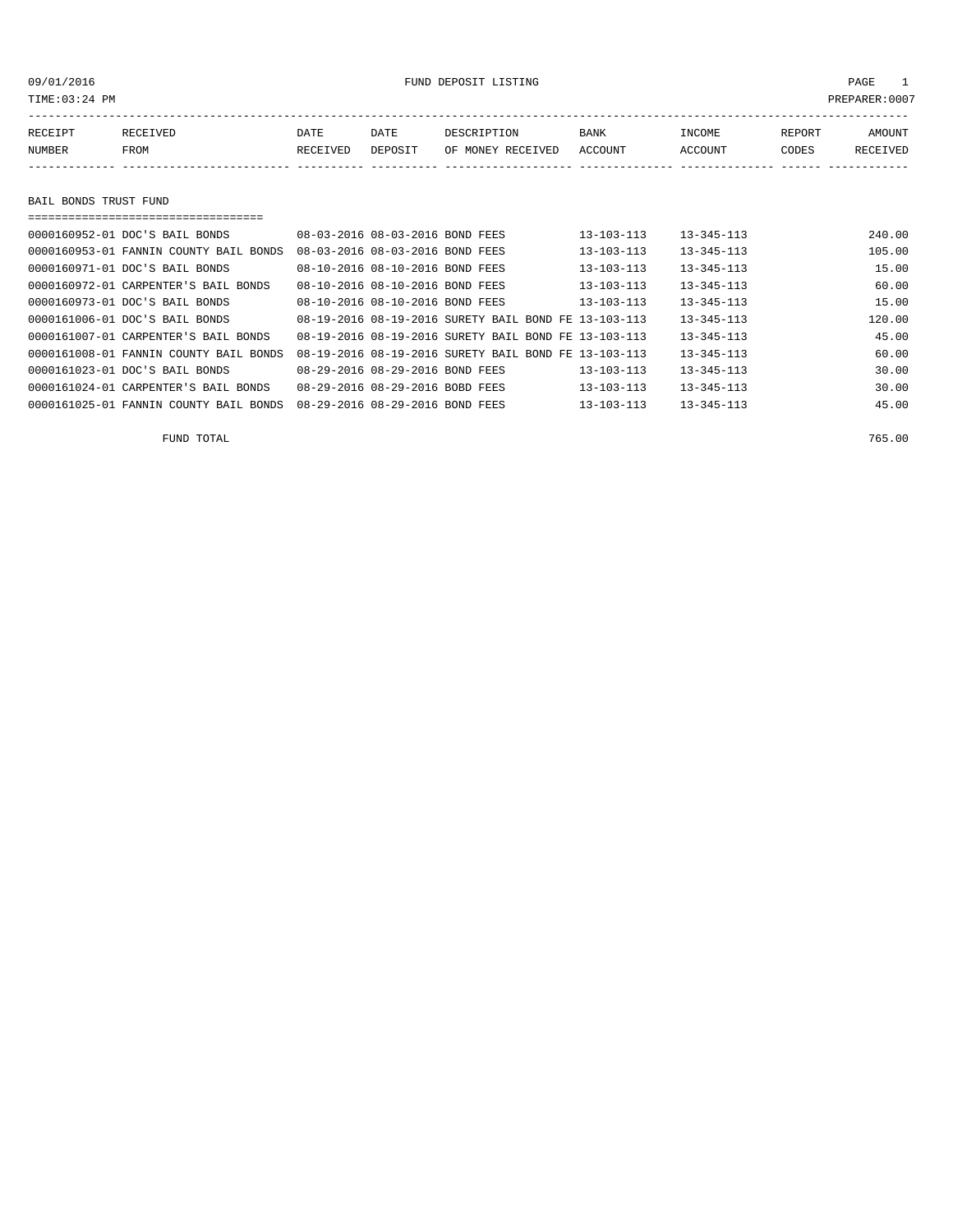TIME:03:24 PM PREPARER:0007

| RECEIPT | <b>RECEIVED</b> | DATE     | DATE    | DESCRIPTION       | <b>BANK</b> | INCOME         | REPORT | AMOUNT          |
|---------|-----------------|----------|---------|-------------------|-------------|----------------|--------|-----------------|
| NUMBER  | FROM            | RECEIVED | DEPOSIT | OF MONEY RECEIVED | ACCOUNT     | <b>ACCOUNT</b> | CODES  | <b>RECEIVED</b> |
|         |                 |          |         |                   |             |                |        |                 |

CO.CLERK RECORD MNGMT.

===================================

| 0000160951-04 LEGEND BANK | 08-03-2016 08-03-2016 JULY 2016 INTEREST |  | 18-103-100 | 18-360-100 | $ \sim$ |
|---------------------------|------------------------------------------|--|------------|------------|---------|
|                           |                                          |  |            |            |         |

FUND TOTAL 1.50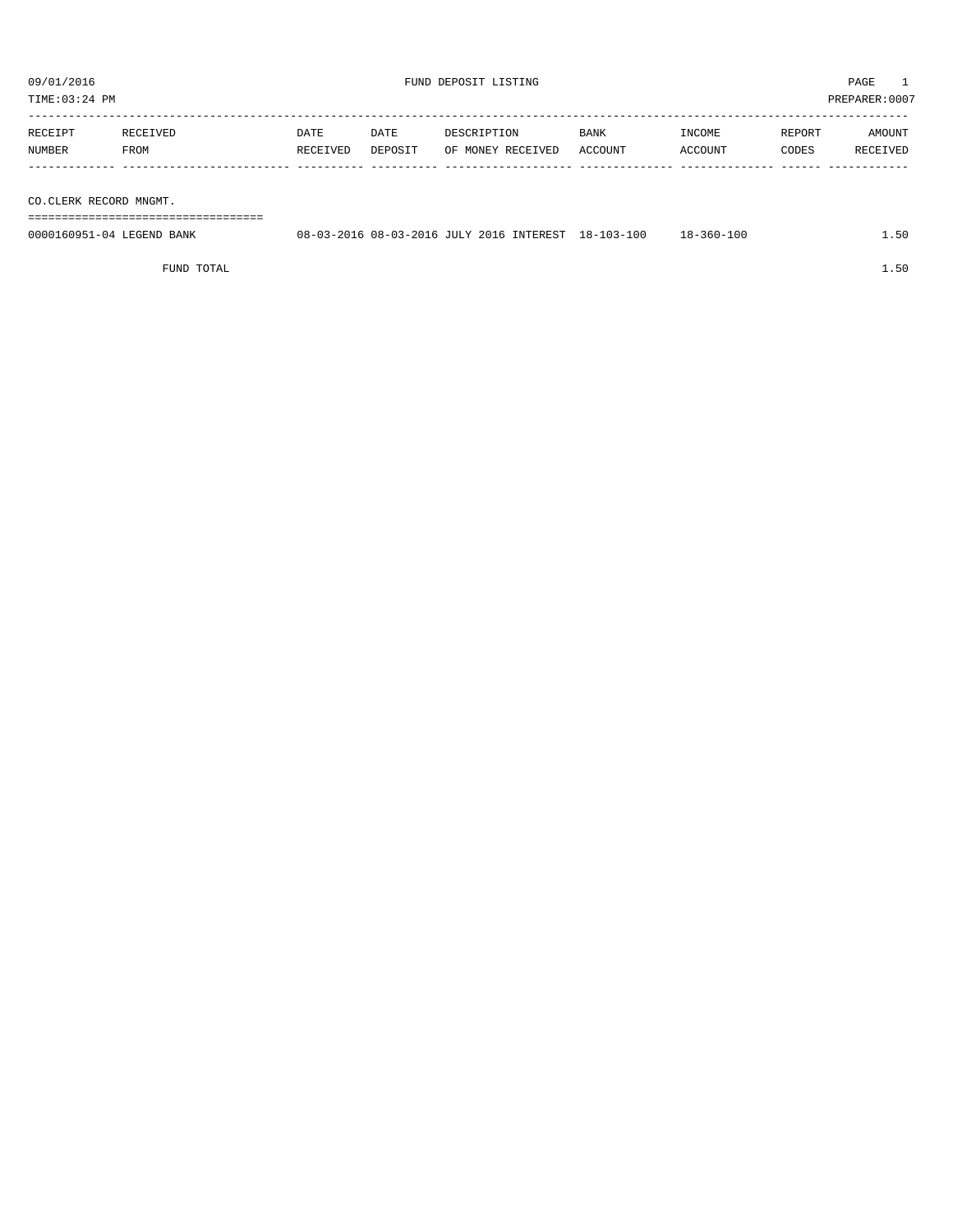TIME:03:24 PM PREPARER:0007

| RECEIPT | RECEIVED | DATE     | DATE    | DESCRIPTION       | <b>BANK</b> | INCOME  | REPORT | AMOUNT   |
|---------|----------|----------|---------|-------------------|-------------|---------|--------|----------|
| NUMBER  | FROM     | RECEIVED | DEPOSIT | OF MONEY RECEIVED | ACCOUNT     | ACCOUNT | CODES  | RECEIVED |
|         |          |          |         |                   |             |         |        |          |
|         |          |          |         |                   |             |         |        |          |

DIST.CLK.RECORDS MNGMT.

| 0000160951-05 LEGEND BANK    | 08-03-2016 08-03-2016 JULY 2016 INTEREST 19-103-100 |                  | 19-360-100 | 0.30   |
|------------------------------|-----------------------------------------------------|------------------|------------|--------|
| 0000160983-14 DISTRICT CLERK | 08-12-2016 08-12-2016 MAY 1-31, 2016                | 19-103-100       | 19-370-136 | 279.83 |
| 0000160984-14 DISTRICT CLERK | 08-12-2016 08-12-2016 JUNE 1-30, 2016               | $19 - 103 - 100$ | 19-370-136 | 190.37 |
| 0000160987-15 DISTRICT CLERK | 08-15-2016 08-15-2016 JULY 1-31, 2016               | $19 - 103 - 100$ | 19-370-136 | 193.67 |

FUND TOTAL 664.17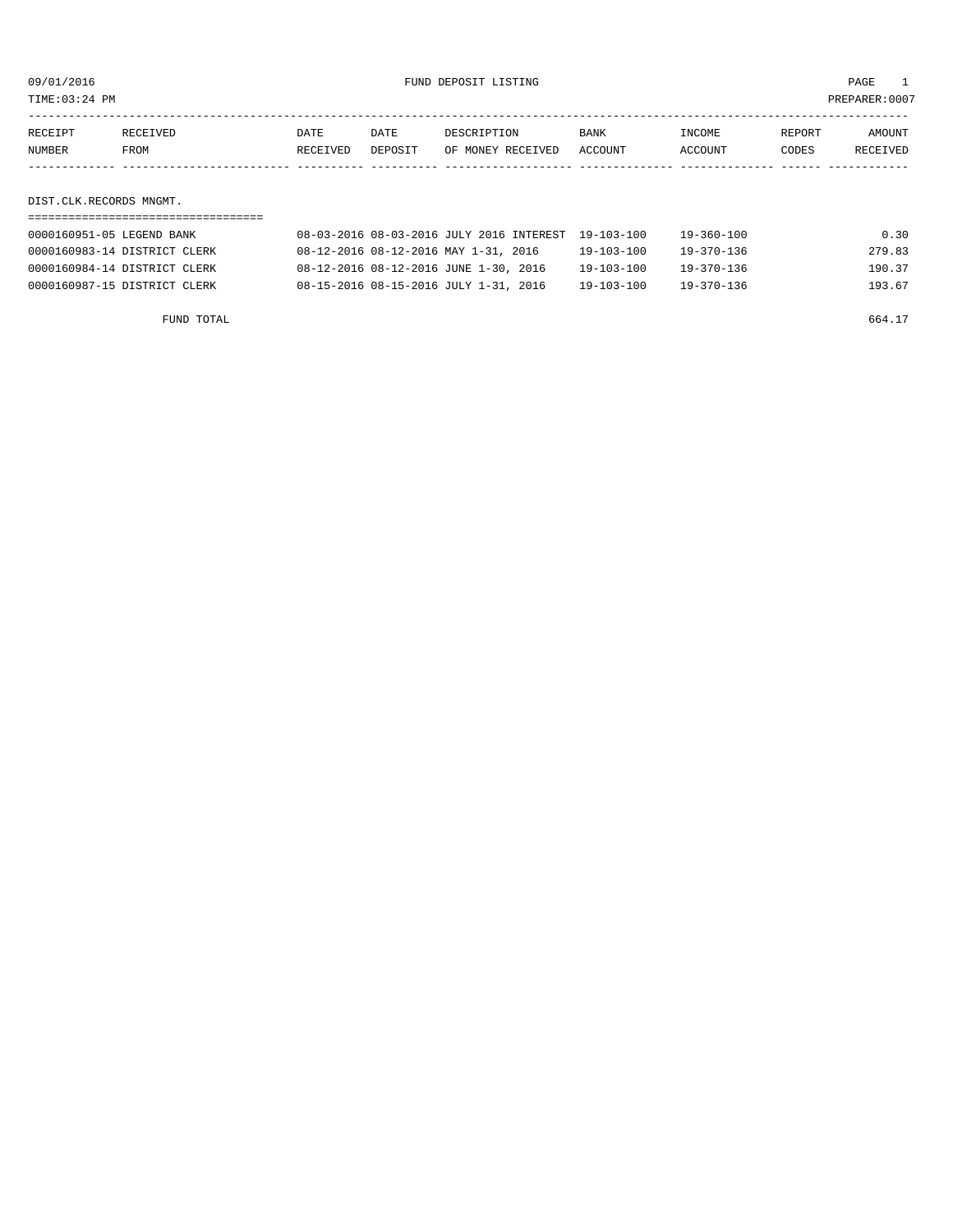TIME:03:24 PM PREPARER:0007

| RECEIPT | RECEIVED | DATE     | DATE    | DESCRIPTION       | <b>BANK</b> | INCOME  | REPORT | AMOUNT   |
|---------|----------|----------|---------|-------------------|-------------|---------|--------|----------|
| NUMBER  | FROM     | RECEIVED | DEPOSIT | OF MONEY RECEIVED | ACCOUNT     | ACCOUNT | CODES  | RECEIVED |
|         |          |          |         |                   |             |         |        |          |
|         |          |          |         |                   |             |         |        |          |

COUNTY OFFICES REC.MNGMT.

| 0000160951-06 LEGEND BANK    | 08-03-2016 08-03-2016 JULY 2016 INTEREST 20-103-100 |                  | 20-360-100 | 4.01   |
|------------------------------|-----------------------------------------------------|------------------|------------|--------|
| 0000160983-15 DISTRICT CLERK | 08-12-2016 08-12-2016 MAY 1-31, 2016                | $20 - 103 - 100$ | 20-370-135 | 397.99 |
| 0000160984-15 DISTRICT CLERK | 08-12-2016 08-12-2016 JUNE 1-30, 2016               | $20 - 103 - 100$ | 20-370-135 | 285.50 |
| 0000160987-16 DISTRICT CLERK | 08-15-2016 08-15-2016 JULY 1-31, 2016               | $20 - 103 - 100$ | 20-370-135 | 337.17 |

FUND TOTAL  $1,024.67$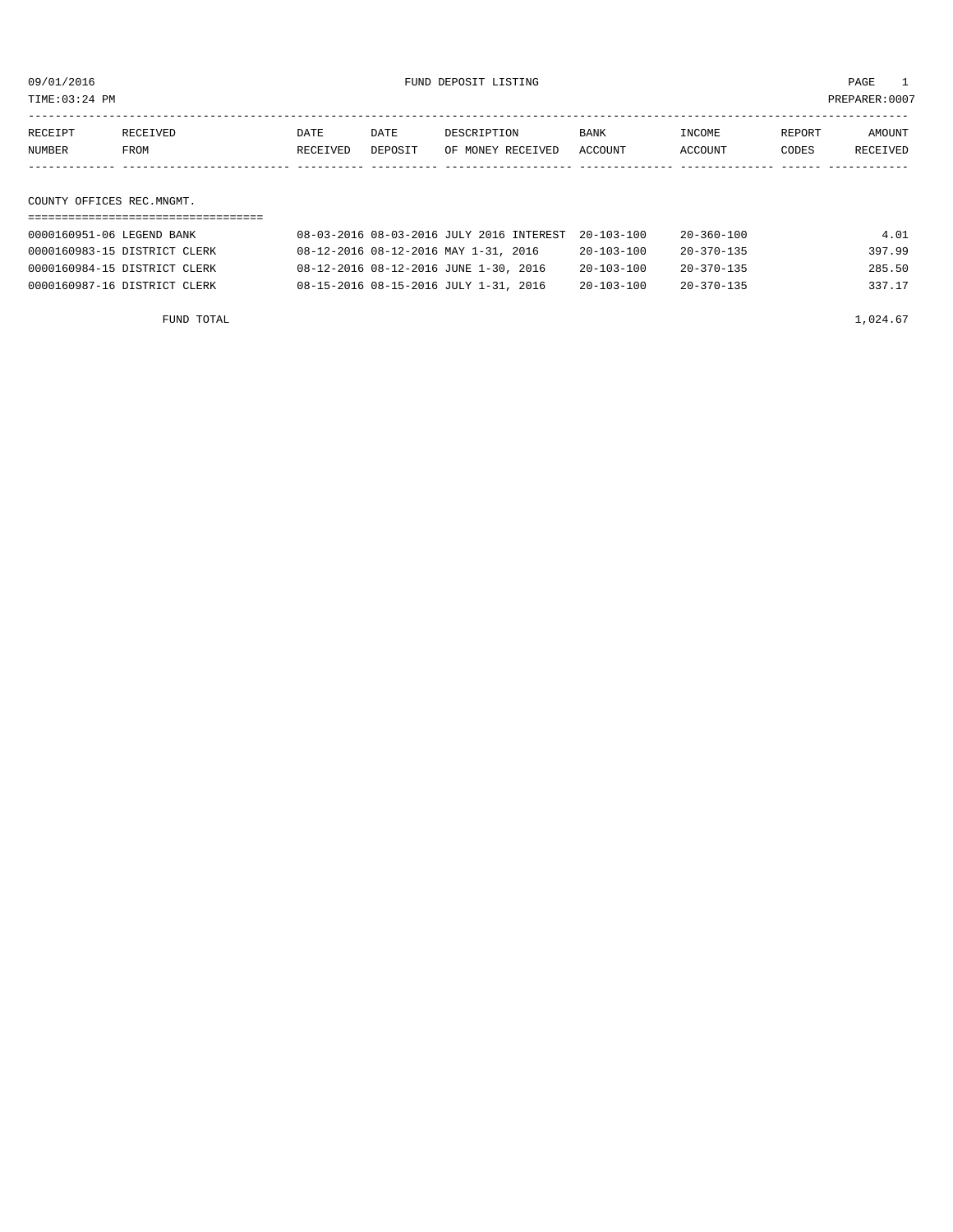| TIME:03:24 PM<br>PREPARER:0007 |                                    |                  |                 |                                                     |                  |                   |                 |                    |
|--------------------------------|------------------------------------|------------------|-----------------|-----------------------------------------------------|------------------|-------------------|-----------------|--------------------|
| RECEIPT<br>NUMBER              | RECEIVED<br>FROM                   | DATE<br>RECEIVED | DATE<br>DEPOSIT | DESCRIPTION<br>OF MONEY RECEIVED                    | BANK<br>ACCOUNT  | INCOME<br>ACCOUNT | REPORT<br>CODES | AMOUNT<br>RECEIVED |
| FANNIN CO. R & B #1 FUND       |                                    |                  |                 |                                                     |                  |                   |                 |                    |
| 0000160933-02 TEXPOOL          |                                    |                  |                 | 08-01-2016 08-01-2016 JULY 2016 INTEREST 21-103-175 |                  | $21 - 360 - 100$  |                 | 5.45               |
|                                | 0000160944-01 TEXAS COMPTROLLER OF |                  |                 | 08-01-2016 08-01-2016 INTERNATIONAL FUEL            | $21 - 103 - 100$ | $21 - 621 - 457$  |                 | 17.50              |
| 0000160951-07 LEGEND BANK      |                                    |                  |                 | 08-03-2016 08-03-2016 JULY 2016 INTEREST 21-103-100 |                  | 21-360-100        |                 | 14.93              |

| 0000160955-02 TAX A/C      |                                                                                              |                                |                             | 08-03-2016 08-03-2016 WEEK OF 7/29/16                | $21 - 103 - 100$ | $21 - 321 - 300$ | 1,485.70 |
|----------------------------|----------------------------------------------------------------------------------------------|--------------------------------|-----------------------------|------------------------------------------------------|------------------|------------------|----------|
| 0000160957-02 TAX A/C      |                                                                                              |                                |                             | 08-03-2016 08-03-2016 WEEK OF 7/22/16                | $21 - 103 - 100$ | $21 - 321 - 300$ | 1,304.32 |
| 0000160959-01 AMANDA BRUSO |                                                                                              | 08-05-2016 08-05-2016 CULVERT  |                             |                                                      | $21 - 103 - 100$ | $21 - 370 - 145$ | 379.50   |
|                            | 0000160960-02 APPRAISAL DISTRICT                                                             | 08-05-2016 08-05-2016 TAXES    |                             |                                                      | $21 - 103 - 100$ | $21 - 310 - 110$ | 1,268.18 |
|                            | 0000160960-07 APPRAISAL DISTRICT                                                             |                                | 08-05-2016 08-05-2016 TAXES |                                                      | $21 - 103 - 100$ | $21 - 310 - 120$ | 278.20   |
| 0000160963-02 TAX A/C      |                                                                                              |                                |                             | 08-05-2016 08-05-2016 WEEK OF 7/22/16                | $21 - 103 - 100$ | $21 - 321 - 300$ | 10.19    |
| 0000160964-02 TAX A/C      |                                                                                              |                                |                             | 08-05-2016 08-05-2016 WEEK OF 7/29/16                | $21 - 103 - 100$ | $21 - 321 - 300$ | 75.41    |
| 0000160975-01 TIM WALKER   |                                                                                              |                                |                             | 08-11-2016 08-11-2016 REIMBURSEMENT OF MA 21-103-100 |                  | $21 - 370 - 145$ | 350.00   |
|                            | 0000160976-01 ROBERT E. LEE                                                                  |                                |                             | 08-11-2016 08-11-2016 REIMBURSEMENT OF MA 21-103-100 |                  | $21 - 370 - 145$ | 379.50   |
|                            | 0000160981-03 APPRAISAL DISTRICT                                                             | 08-12-2016 08-12-2016 TAXES    |                             |                                                      | $21 - 103 - 100$ | $21 - 310 - 110$ | 684.77   |
|                            | 0000160981-08 APPRAISAL DISTRICT                                                             | 08-12-2016 08-12-2016 TAXES    |                             |                                                      | $21 - 103 - 100$ | $21 - 310 - 120$ | 93.50    |
|                            | 0000160982-02 COMPTROLLER - STATE FISCA 08-12-2016 08-12-2016 JUNE 2016 LOCAL SAL 21-103-100 |                                |                             |                                                      |                  | $21 - 318 - 160$ | 3,881.48 |
|                            | 0000160983-18 DISTRICT CLERK                                                                 |                                |                             | 08-12-2016 08-12-2016 MAY 1-31, 2016                 | $21 - 103 - 100$ | $21 - 350 - 450$ | 1,068.96 |
|                            | 0000160984-18 DISTRICT CLERK                                                                 |                                |                             | 08-12-2016 08-12-2016 JUNE 1-30, 2016                | $21 - 103 - 100$ | $21 - 350 - 450$ | 1,264.20 |
|                            | 0000160987-19 DISTRICT CLERK                                                                 |                                |                             | 08-15-2016 08-15-2016 JULY 1-31, 2016                | $21 - 103 - 100$ | $21 - 350 - 450$ | 1,230.96 |
| 0000160996-02 TAX A/C      |                                                                                              |                                |                             | 08-17-2016 08-17-2016 WEEK OF 8/14/16                | $21 - 103 - 100$ | $21 - 321 - 300$ | 1,756.76 |
|                            | 0000160999-01 JIMMY D. BLAIN                                                                 | 08-18-2016 08-18-2016 TIN HORN |                             |                                                      | $21 - 103 - 100$ | $21 - 370 - 145$ | 669.60   |
|                            | 0000161000-01 THOMAS MERRYMAN                                                                | 08-18-2016 08-18-2016 TIN HORN |                             |                                                      | $21 - 103 - 100$ | $21 - 370 - 145$ | 225.50   |
|                            | 0000161001-02 APPRAISAL DISTRICT                                                             | 08-18-2016 08-18-2016 TAXES    |                             |                                                      | $21 - 103 - 100$ | $21 - 310 - 110$ | 194.70   |
|                            | 0000161001-07 APPRAISAL DISTRICT                                                             | 08-18-2016 08-18-2016 TAXES    |                             |                                                      | $21 - 103 - 100$ | $21 - 310 - 120$ | 34.41    |
| 0000161003-02 TAX A/C      |                                                                                              |                                |                             | 08-19-2016 08-19-2016 IRP W/E 8/5/16                 | $21 - 103 - 100$ | $21 - 321 - 300$ | 2.04     |
| 0000161005-02 TAX A/C      |                                                                                              |                                |                             | 08-19-2016 08-19-2016 W/E 8/12/16                    | $21 - 103 - 100$ | $21 - 321 - 300$ | 1,019.00 |
|                            | 0000161016-03 APPRAISAL DISTRICT                                                             | 08-25-2016 08-25-2016 TAXES    |                             |                                                      | $21 - 103 - 100$ | $21 - 310 - 110$ | 191.61   |
|                            | 0000161016-08 APPRAISAL DISTRICT                                                             | 08-25-2016 08-25-2016 TAXES    |                             |                                                      | $21 - 103 - 100$ | $21 - 310 - 120$ | 215.98   |
|                            | 0000161022-01 CITY OF ECTOR                                                                  |                                |                             | 08-29-2016 08-29-2016 ROCK AND CULVERT               | $21 - 103 - 100$ | $21 - 370 - 145$ | 333.60   |

FUND TOTAL 18,435.95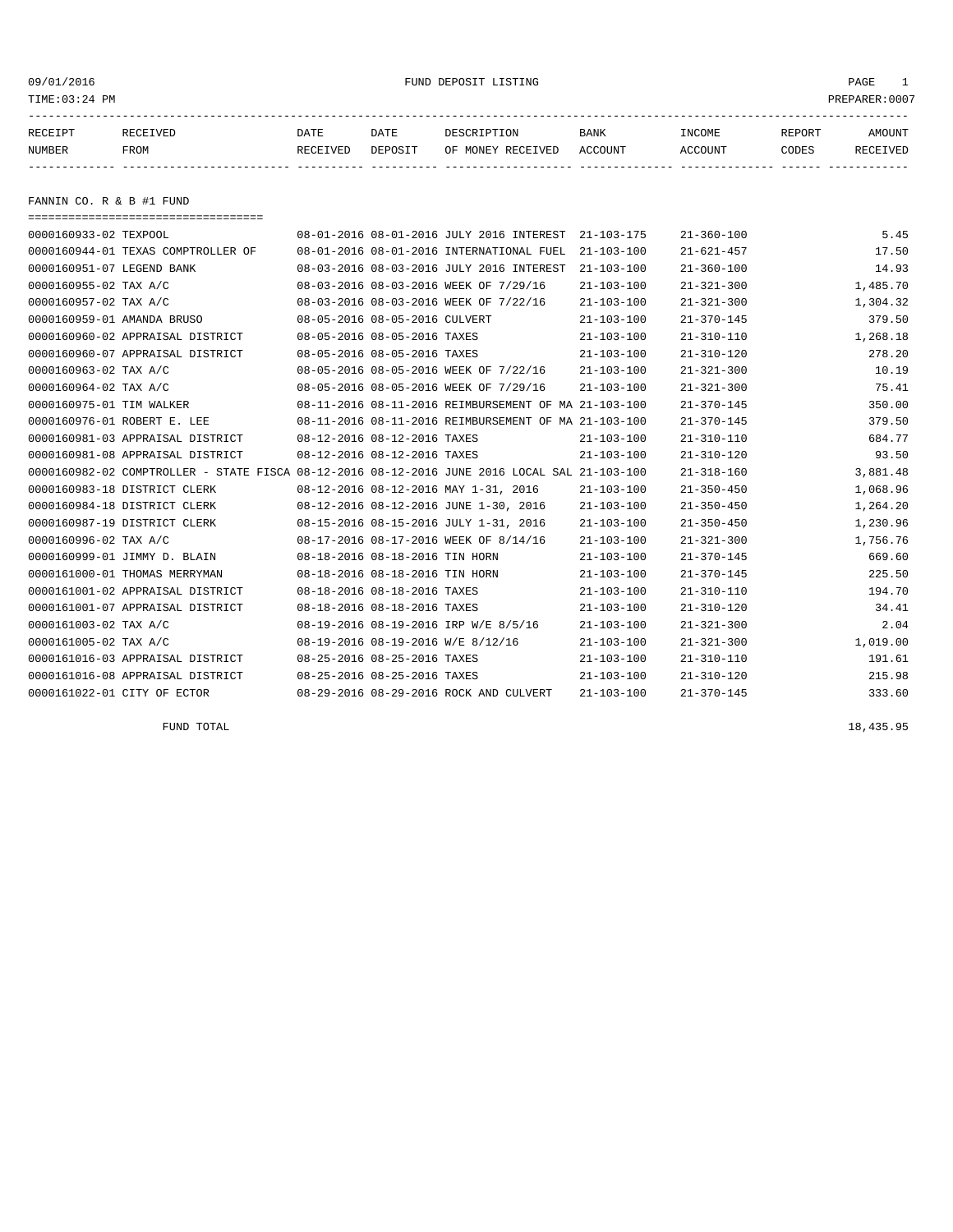09/01/2016 FUND DEPOSIT LISTING PAGE 1

| RECEIPT | RECEIVED | DATE     | DATE    | DESCRIPTION       | <b>BANK</b> | INCOME  | REPORT | <b>AMOUNT</b> |
|---------|----------|----------|---------|-------------------|-------------|---------|--------|---------------|
| NUMBER  | FROM     | RECEIVED | DEPOSIT | OF MONEY RECEIVED | ACCOUNT     | ACCOUNT | CODES  | RECEIVED      |
|         |          |          |         |                   |             |         |        |               |
|         |          |          |         |                   |             |         |        |               |

FANNIN CO. R & B #2 FUND

| =====================================                                                        |                               |                               |                                                     |                  |                  |          |
|----------------------------------------------------------------------------------------------|-------------------------------|-------------------------------|-----------------------------------------------------|------------------|------------------|----------|
| 0000160933-03 TEXPOOL                                                                        |                               |                               | 08-01-2016 08-01-2016 JULY 2016 INTEREST 22-103-175 |                  | $22 - 360 - 100$ | 118.38   |
| 0000160939-01 MICHAEL E. HOLLAND                                                             | 08-01-2016 08-01-2016 CULVERT |                               |                                                     | $22 - 103 - 100$ | $22 - 370 - 145$ | 226.50   |
| 0000160940-01 MIKE WALKER                                                                    |                               |                               | 08-01-2016 08-01-2016 ROAD UPGRADE                  | $22 - 103 - 100$ | $22 - 370 - 145$ | 20.00    |
| 0000160942-01 FANNIN COUNTY TITLE                                                            |                               |                               | 08-01-2016 08-01-2016 135 JUDAH CIRCLE              | $22 - 103 - 100$ | $22 - 370 - 150$ | 1,400.00 |
| 0000160944-02 TEXAS COMPTROLLER OF                                                           |                               |                               | 08-01-2016 08-01-2016 INTERNATIONAL FUEL            | $22 - 103 - 100$ | $22 - 622 - 457$ | 94.53    |
| 0000160951-08 LEGEND BANK                                                                    |                               |                               | 08-03-2016 08-03-2016 JULY 2016 INTEREST            | $22 - 103 - 100$ | $22 - 360 - 100$ | 11.54    |
| 0000160955-03 TAX A/C                                                                        |                               |                               | 08-03-2016 08-03-2016 WEEK OF 7/29/16               | 22-103-100       | $22 - 321 - 300$ | 1,730.65 |
| 0000160957-03 TAX A/C                                                                        |                               |                               | 08-03-2016 08-03-2016 WEEK OF 7/22/16               | $22 - 103 - 100$ | $22 - 321 - 300$ | 1,519.36 |
| 0000160960-03 APPRAISAL DISTRICT                                                             | 08-05-2016 08-05-2016 TAXES   |                               |                                                     | $22 - 103 - 100$ | $22 - 310 - 110$ | 1,477.26 |
| 0000160960-08 APPRAISAL DISTRICT                                                             | 08-05-2016 08-05-2016 TAXES   |                               |                                                     | $22 - 103 - 100$ | $22 - 310 - 120$ | 324.07   |
| 0000160963-03 TAX A/C                                                                        |                               |                               | 08-05-2016 08-05-2016 WEEK OF 7/22/16               | $22 - 103 - 100$ | $22 - 321 - 300$ | 11.87    |
| 0000160964-03 TAX A/C                                                                        |                               |                               | 08-05-2016 08-05-2016 WEEK OF 7/29/16               | $22 - 103 - 100$ | $22 - 321 - 300$ | 87.84    |
| 0000160981-04 APPRAISAL DISTRICT                                                             | 08-12-2016 08-12-2016 TAXES   |                               |                                                     | $22 - 103 - 100$ | $22 - 310 - 110$ | 797.66   |
| 0000160981-09 APPRAISAL DISTRICT                                                             |                               | 08-12-2016 08-12-2016 TAXES   |                                                     | $22 - 103 - 100$ | $22 - 310 - 120$ | 108.92   |
| 0000160982-03 COMPTROLLER - STATE FISCA 08-12-2016 08-12-2016 JUNE 2016 LOCAL SAL 22-103-100 |                               |                               |                                                     |                  | $22 - 318 - 160$ | 4,521.41 |
| 0000160983-19 DISTRICT CLERK                                                                 |                               |                               | 08-12-2016 08-12-2016 MAY 1-31, 2016                | 22-103-100       | $22 - 350 - 450$ | 1,245.20 |
| 0000160984-19 DISTRICT CLERK                                                                 |                               |                               | 08-12-2016 08-12-2016 JUNE 1-30, 2016               | $22 - 103 - 100$ | $22 - 350 - 450$ | 1,472.63 |
| 0000160987-20 DISTRICT CLERK                                                                 |                               |                               | 08-15-2016 08-15-2016 JULY 1-31, 2016               | 22-103-100       | $22 - 350 - 450$ | 1,433.90 |
| 0000160992-01 TREVOR JOHNSON                                                                 |                               | 08-15-2016 08-15-2016 CULVERT |                                                     | $22 - 103 - 100$ | $22 - 370 - 145$ | 366.00   |
| $0000160996 - 03$ TAX A/C                                                                    |                               |                               | 08-17-2016 08-17-2016 WEEK OF 8/14/16               | $22 - 103 - 100$ | $22 - 321 - 300$ | 2,046.39 |
| 0000161001-03 APPRAISAL DISTRICT                                                             |                               | 08-18-2016 08-18-2016 TAXES   |                                                     | $22 - 103 - 100$ | $22 - 310 - 110$ | 226.80   |
| 0000161001-08 APPRAISAL DISTRICT                                                             | 08-18-2016 08-18-2016 TAXES   |                               |                                                     | $22 - 103 - 100$ | $22 - 310 - 120$ | 40.07    |
| 0000161003-03 TAX A/C                                                                        |                               |                               | 08-19-2016 08-19-2016 IRP W/E 8/5/16                | $22 - 103 - 100$ | $22 - 321 - 300$ | 2.37     |
| 0000161005-03 TAX A/C                                                                        |                               |                               | 08-19-2016 08-19-2016 W/E 8/12/16                   | $22 - 103 - 100$ | $22 - 321 - 300$ | 1,187.00 |
| 0000161016-04 APPRAISAL DISTRICT                                                             | 08-25-2016 08-25-2016 TAXES   |                               |                                                     | $22 - 103 - 100$ | $22 - 310 - 110$ | 223.21   |
| 0000161016-09 APPRAISAL DISTRICT                                                             |                               | 08-25-2016 08-25-2016 TAXES   |                                                     | $22 - 103 - 100$ | $22 - 310 - 120$ | 251.58   |
| 0000161030-01 TEXAS PIONEER TITLE AGENC 08-31-2016 08-31-2016 115 JUDAH CIRCLE               |                               |                               |                                                     | $22 - 103 - 100$ | $22 - 370 - 150$ | 1,400.00 |
|                                                                                              |                               |                               |                                                     |                  |                  |          |

FUND TOTAL  $22,345.14$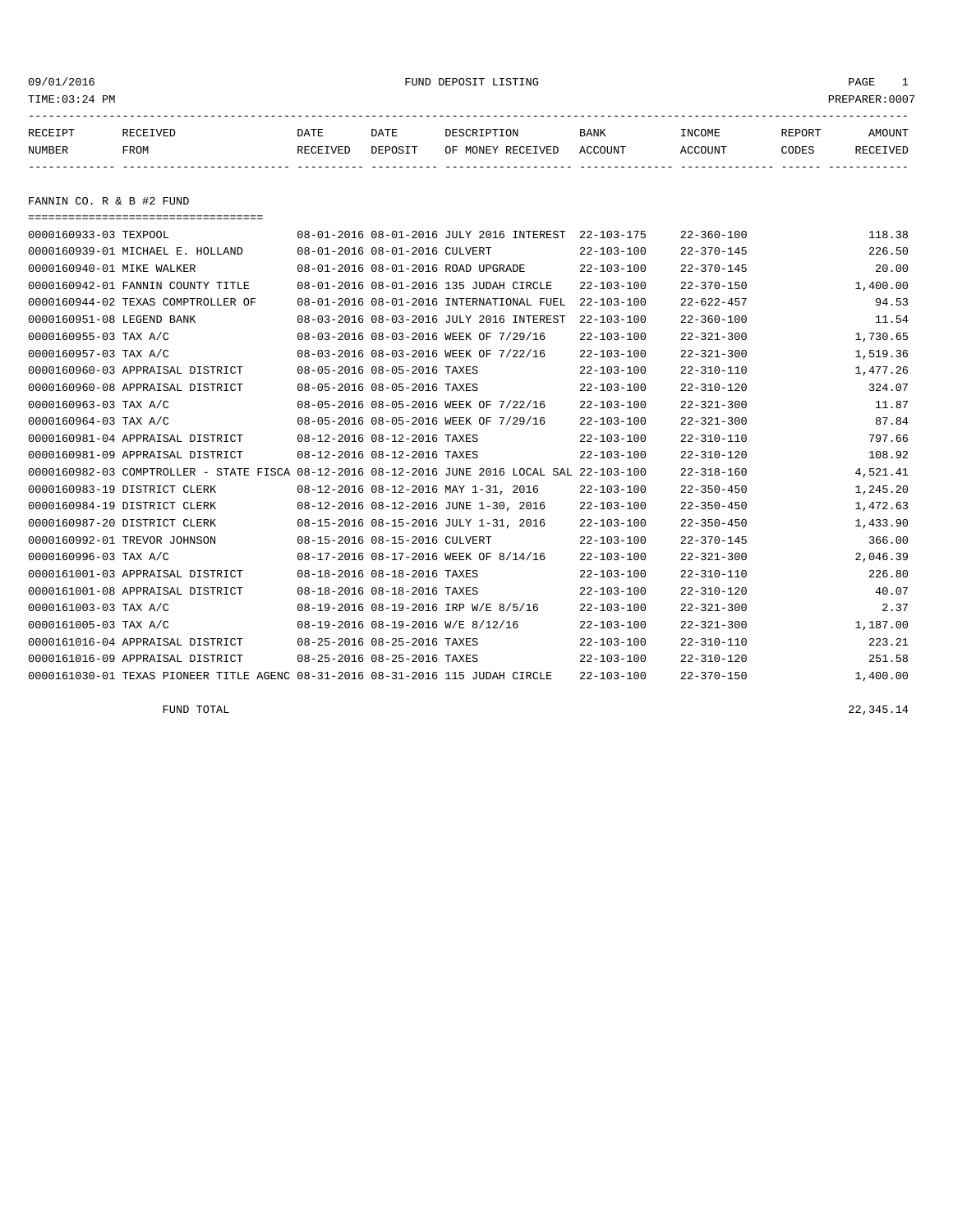09/01/2016 FUND DEPOSIT LISTING PAGE 1

| RECEIPT | RECEIVED | DATE     | DATE    | DESCRIPTION       | <b>BANK</b> | INCOME  | REPORT | AMOUNT   |
|---------|----------|----------|---------|-------------------|-------------|---------|--------|----------|
| NUMBER  | FROM     | RECEIVED | DEPOSIT | OF MONEY RECEIVED | ACCOUNT     | ACCOUNT | CODES  | RECEIVED |
|         |          |          |         |                   |             |         |        |          |

FANNIN CO. R & B #3 FUND

| =====================================                                                        |                               |                                          |                  |                  |          |
|----------------------------------------------------------------------------------------------|-------------------------------|------------------------------------------|------------------|------------------|----------|
| 0000160933-04 TEXPOOL                                                                        |                               | 08-01-2016 08-01-2016 JULY 2016 INTEREST | $23 - 103 - 175$ | $23 - 360 - 100$ | 71.25    |
| 0000160936-01 ELWOOD CEMETARY                                                                | 08-01-2016 08-01-2016 CULVERT |                                          | $23 - 103 - 100$ | $23 - 370 - 145$ | 1,000.00 |
| 0000160944-03 TEXAS COMPTROLLER OF                                                           |                               | 08-01-2016 08-01-2016 INTERNATIONAL FUEL | $23 - 103 - 100$ | $23 - 623 - 457$ | 161.05   |
| 0000160951-09 LEGEND BANK                                                                    |                               | 08-03-2016 08-03-2016 JULY 2016 INTEREST | $23 - 103 - 100$ | $23 - 360 - 100$ | 27.55    |
| 0000160955-04 TAX A/C                                                                        |                               | 08-03-2016 08-03-2016 WEEK OF 7/29/16    | $23 - 103 - 100$ | $23 - 321 - 300$ | 2,595.97 |
| 0000160957-04 TAX A/C                                                                        |                               | 08-03-2016 08-03-2016 WEEK OF 7/22/16    | $23 - 103 - 100$ | $23 - 321 - 300$ | 2,279.04 |
| 0000160960-04 APPRAISAL DISTRICT                                                             | 08-05-2016 08-05-2016 TAXES   |                                          | $23 - 103 - 100$ | $23 - 310 - 110$ | 2,215.89 |
| 0000160960-09 APPRAISAL DISTRICT                                                             | 08-05-2016 08-05-2016 TAXES   |                                          | $23 - 103 - 100$ | $23 - 310 - 120$ | 486.10   |
| 0000160963-04 TAX A/C                                                                        |                               | 08-05-2016 08-05-2016 WEEK OF 7/22/16    | $23 - 103 - 100$ | $23 - 321 - 300$ | 17.80    |
| 0000160964-04 TAX A/C                                                                        |                               | 08-05-2016 08-05-2016 WEEK OF 7/29/16    | $23 - 103 - 100$ | $23 - 321 - 300$ | 131.76   |
| 0000160981-05 APPRAISAL DISTRICT                                                             | 08-12-2016 08-12-2016 TAXES   |                                          | $23 - 103 - 100$ | $23 - 310 - 110$ | 1,196.49 |
| 0000160981-10 APPRAISAL DISTRICT                                                             | 08-12-2016 08-12-2016 TAXES   |                                          | $23 - 103 - 100$ | $23 - 310 - 120$ | 163.38   |
| 0000160982-04 COMPTROLLER - STATE FISCA 08-12-2016 08-12-2016 JUNE 2016 LOCAL SAL 23-103-100 |                               |                                          |                  | $23 - 318 - 160$ | 6,782.12 |
| 0000160983-20 DISTRICT CLERK                                                                 |                               | 08-12-2016 08-12-2016 MAY 1-31, 2016     | $23 - 103 - 100$ | $23 - 350 - 450$ | 1,867.79 |
| 0000160984-20 DISTRICT CLERK                                                                 |                               | 08-12-2016 08-12-2016 JUNE 1-30, 2016    | $23 - 103 - 100$ | $23 - 350 - 450$ | 2,208.94 |
| 0000160987-21 DISTRICT CLERK                                                                 |                               | 08-15-2016 08-15-2016 JULY 1-31, 2016    | $23 - 103 - 100$ | $23 - 350 - 450$ | 2,150.84 |
| 0000160994-01 CITY OF LADONIA                                                                | 08-16-2016 08-16-2016 FUEL    |                                          | $23 - 103 - 100$ | $23 - 370 - 145$ | 111.52   |
| 0000160996-04 TAX A/C                                                                        |                               | 08-17-2016 08-17-2016 WEEK OF 8/14/16    | $23 - 103 - 100$ | $23 - 321 - 300$ | 3,069.58 |
| 0000161001-04 APPRAISAL DISTRICT                                                             | 08-18-2016 08-18-2016 TAXES   |                                          | $23 - 103 - 100$ | $23 - 310 - 110$ | 340.20   |
| 0000161001-09 APPRAISAL DISTRICT                                                             | 08-18-2016 08-18-2016 TAXES   |                                          | $23 - 103 - 100$ | $23 - 310 - 120$ | 60.12    |
| 0000161003-04 TAX A/C                                                                        |                               | 08-19-2016 08-19-2016 IRP W/E 8/5/16     | $23 - 103 - 100$ | $23 - 321 - 300$ | 3.56     |
| 0000161005-04 TAX A/C                                                                        |                               | 08-19-2016 08-19-2016 W/E 8/12/16        | $23 - 103 - 100$ | $23 - 321 - 300$ | 1,780.50 |
| 0000161016-05 APPRAISAL DISTRICT                                                             | 08-25-2016 08-25-2016 TAXES   |                                          | $23 - 103 - 100$ | $23 - 310 - 110$ | 334.81   |
| 0000161016-10 APPRAISAL DISTRICT                                                             | 08-25-2016 08-25-2016 TAXES   |                                          | $23 - 103 - 100$ | $23 - 310 - 120$ | 377.37   |

FUND TOTAL 29,433.63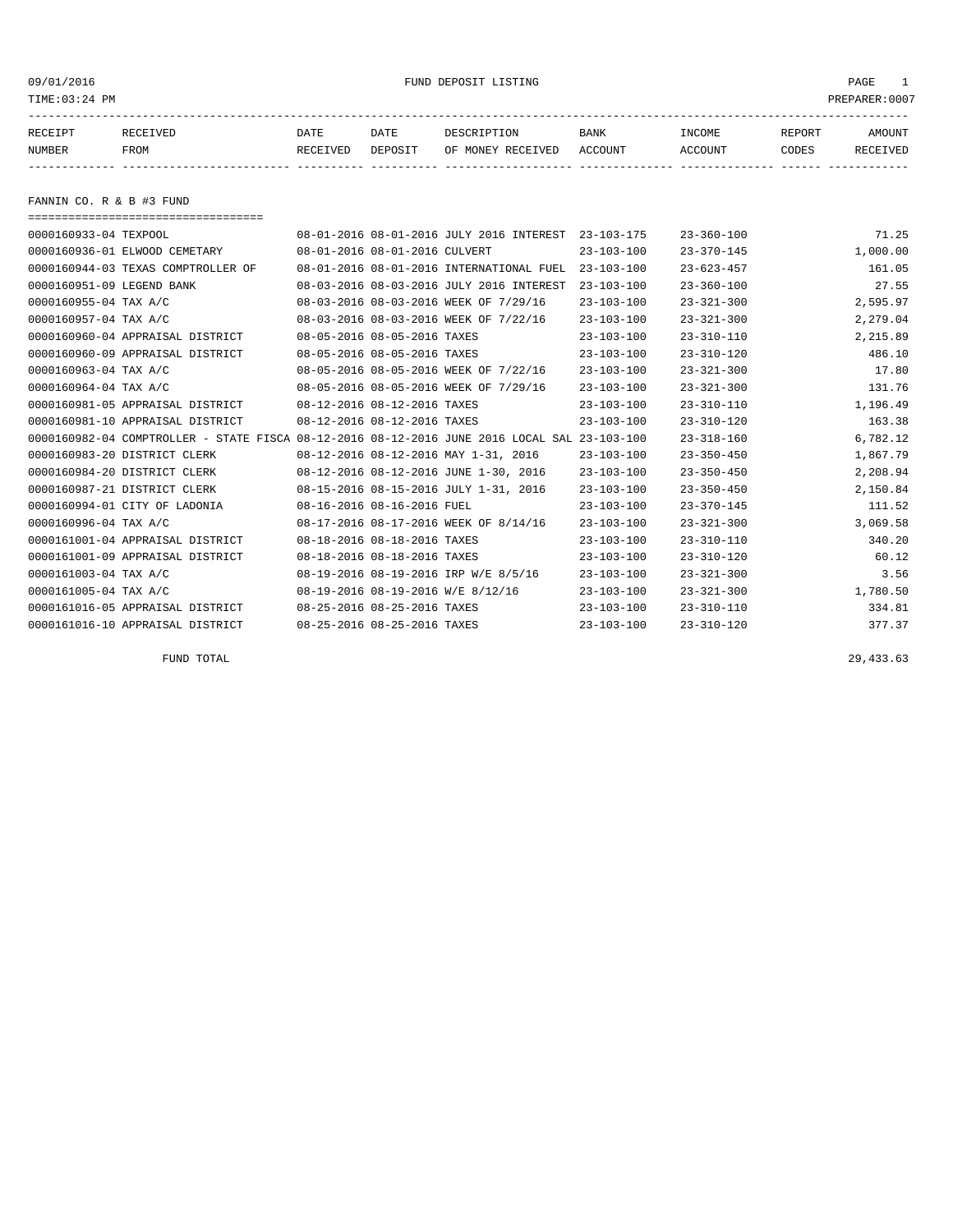09/01/2016 FUND DEPOSIT LISTING PAGE 1

| RECEIPT | RECEIVED | DATE     | DATE    | DESCRIPTION       | BANK    | <b>TNCOME</b>  | REPORT | <b>AMOUNT</b>   |
|---------|----------|----------|---------|-------------------|---------|----------------|--------|-----------------|
| NUMBER  | FROM     | RECEIVED | DEPOSIT | OF MONEY RECEIVED | ACCOUNT | <b>ACCOUNT</b> | CODES  | <b>RECEIVED</b> |
|         |          |          |         |                   |         |                |        |                 |

FANNIN CO. R & B #4 FUND

| ====================================                                                         |                               |                                          |                  |                  |          |
|----------------------------------------------------------------------------------------------|-------------------------------|------------------------------------------|------------------|------------------|----------|
| 0000160933-05 TEXPOOL                                                                        |                               | 08-01-2016 08-01-2016 JULY 2016 INTEREST | $24 - 103 - 175$ | $24 - 360 - 100$ | 102.58   |
| 0000160944-04 TEXAS COMPTROLLER OF                                                           |                               | 08-01-2016 08-01-2016 INTERNATIONAL FUEL | $24 - 103 - 100$ | $24 - 624 - 457$ | 77.02    |
| 0000160951-10 LEGEND BANK                                                                    |                               | 08-03-2016 08-03-2016 JULY 2016 INTEREST | $24 - 103 - 100$ | $24 - 360 - 100$ | 5.28     |
| 0000160955-05 TAX A/C                                                                        |                               | 08-03-2016 08-03-2016 WEEK OF 7/29/16    | $24 - 103 - 100$ | $24 - 321 - 300$ | 1,477.68 |
| 0000160957-05 TAX A/C                                                                        |                               | 08-03-2016 08-03-2016 WEEK OF 7/22/16    | $24 - 103 - 100$ | $24 - 321 - 300$ | 1,297.28 |
| 0000160960-05 APPRAISAL DISTRICT                                                             | 08-05-2016 08-05-2016 TAXES   |                                          | $24 - 103 - 100$ | $24 - 310 - 110$ | 1,261.34 |
| 0000160960-10 APPRAISAL DISTRICT                                                             | 08-05-2016 08-05-2016 TAXES   |                                          | $24 - 103 - 100$ | $24 - 310 - 120$ | 276.69   |
| 0000160963-05 TAX A/C                                                                        |                               | 08-05-2016 08-05-2016 WEEK OF 7/22/16    | $24 - 103 - 100$ | $24 - 321 - 300$ | 10.14    |
| 0000160964-05 TAX A/C                                                                        |                               | 08-05-2016 08-05-2016 WEEK OF 7/29/16    | $24 - 103 - 100$ | $24 - 321 - 300$ | 74.99    |
| 0000160981-06 APPRAISAL DISTRICT                                                             | 08-12-2016 08-12-2016 TAXES   |                                          | $24 - 103 - 100$ | $24 - 310 - 110$ | 681.07   |
| 0000160981-11 APPRAISAL DISTRICT                                                             | 08-12-2016 08-12-2016 TAXES   |                                          | $24 - 103 - 100$ | $24 - 310 - 120$ | 92.99    |
| 0000160982-05 COMPTROLLER - STATE FISCA 08-12-2016 08-12-2016 JUNE 2016 LOCAL SAL 24-103-100 |                               |                                          |                  | $24 - 318 - 160$ | 3,860.54 |
| 0000160983-21 DISTRICT CLERK                                                                 |                               | 08-12-2016 08-12-2016 MAY 1-31, 2016     | $24 - 103 - 100$ | $24 - 350 - 450$ | 1,063.20 |
| 0000160984-21 DISTRICT CLERK                                                                 |                               | 08-12-2016 08-12-2016 JUNE 1-30, 2016    | $24 - 103 - 100$ | $24 - 350 - 450$ | 1,257.38 |
| 0000160987-22 DISTRICT CLERK                                                                 |                               | 08-15-2016 08-15-2016 JULY 1-31, 2016    | $24 - 103 - 100$ | $24 - 350 - 450$ | 1,224.30 |
| 0000160996-05 TAX A/C                                                                        |                               | 08-17-2016 08-17-2016 WEEK OF 8/14/16    | $24 - 103 - 100$ | $24 - 321 - 300$ | 1,747.27 |
| 0000161001-05 APPRAISAL DISTRICT                                                             | 08-18-2016 08-18-2016 TAXES   |                                          | $24 - 103 - 100$ | $24 - 310 - 110$ | 193.64   |
| 0000161001-10 APPRAISAL DISTRICT                                                             | 08-18-2016 08-18-2016 TAXES   |                                          | $24 - 103 - 100$ | $24 - 310 - 120$ | 34.22    |
| 0000161003-05 TAX A/C                                                                        |                               | 08-19-2016 08-19-2016 IRP W/E 8/5/16     | $24 - 103 - 100$ | $24 - 321 - 300$ | 2.03     |
| 0000161005-05 TAX A/C                                                                        |                               | 08-19-2016 08-19-2016 W/E 8/12/16        | $24 - 103 - 100$ | $24 - 321 - 300$ | 1,013.50 |
| 0000161016-06 APPRAISAL DISTRICT                                                             | 08-25-2016 08-25-2016 TAXES   |                                          | $24 - 103 - 100$ | $24 - 310 - 110$ | 190.58   |
| 0000161016-11 APPRAISAL DISTRICT                                                             | 08-25-2016 08-25-2016 TAXES   |                                          | $24 - 103 - 100$ | $24 - 310 - 120$ | 214.81   |
| 0000161026-01 J. BRYANT HERNDON                                                              | 08-30-2016 08-30-2016 CULVERT |                                          | $24 - 103 - 100$ | $24 - 370 - 145$ | 75.00    |
|                                                                                              |                               |                                          |                  |                  |          |

FUND TOTAL  $16,233.53$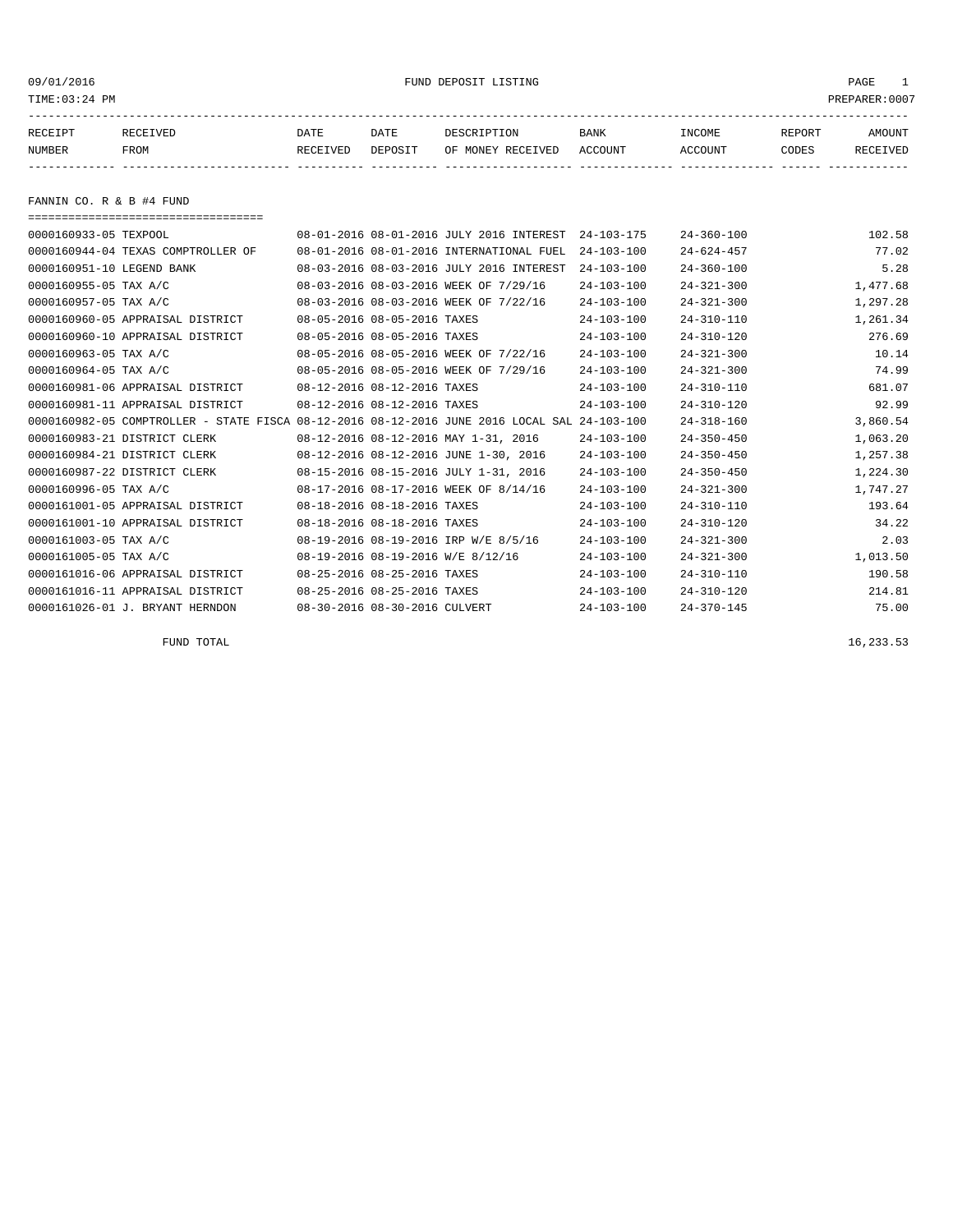TIME:03:24 PM PREPARER:0007

| RECEIPT | RECEIVED | DATE     | DATE    | DESCRIPTION       | <b>BANK</b> | <b>TNCOME</b> | REPORT | AMOUNT   |
|---------|----------|----------|---------|-------------------|-------------|---------------|--------|----------|
| NUMBER  | FROM     | RECEIVED | DEPOSIT | OF MONEY RECEIVED | ACCOUNT     | ACCOUNT       | CODES  | RECEIVED |
|         |          |          |         |                   |             |               |        |          |
|         |          |          |         |                   |             |               |        |          |

J.P.#1 JUST.CT.TECHNOLOGY

===================================

| 0000160951-11 LEGEND BANK |  |  | 08-03-2016 08-03-2016 JULY 2016 INTEREST 26-103-100 | $26 - 360 - 100$ |  |
|---------------------------|--|--|-----------------------------------------------------|------------------|--|
|                           |  |  |                                                     |                  |  |

FUND TOTAL 2.74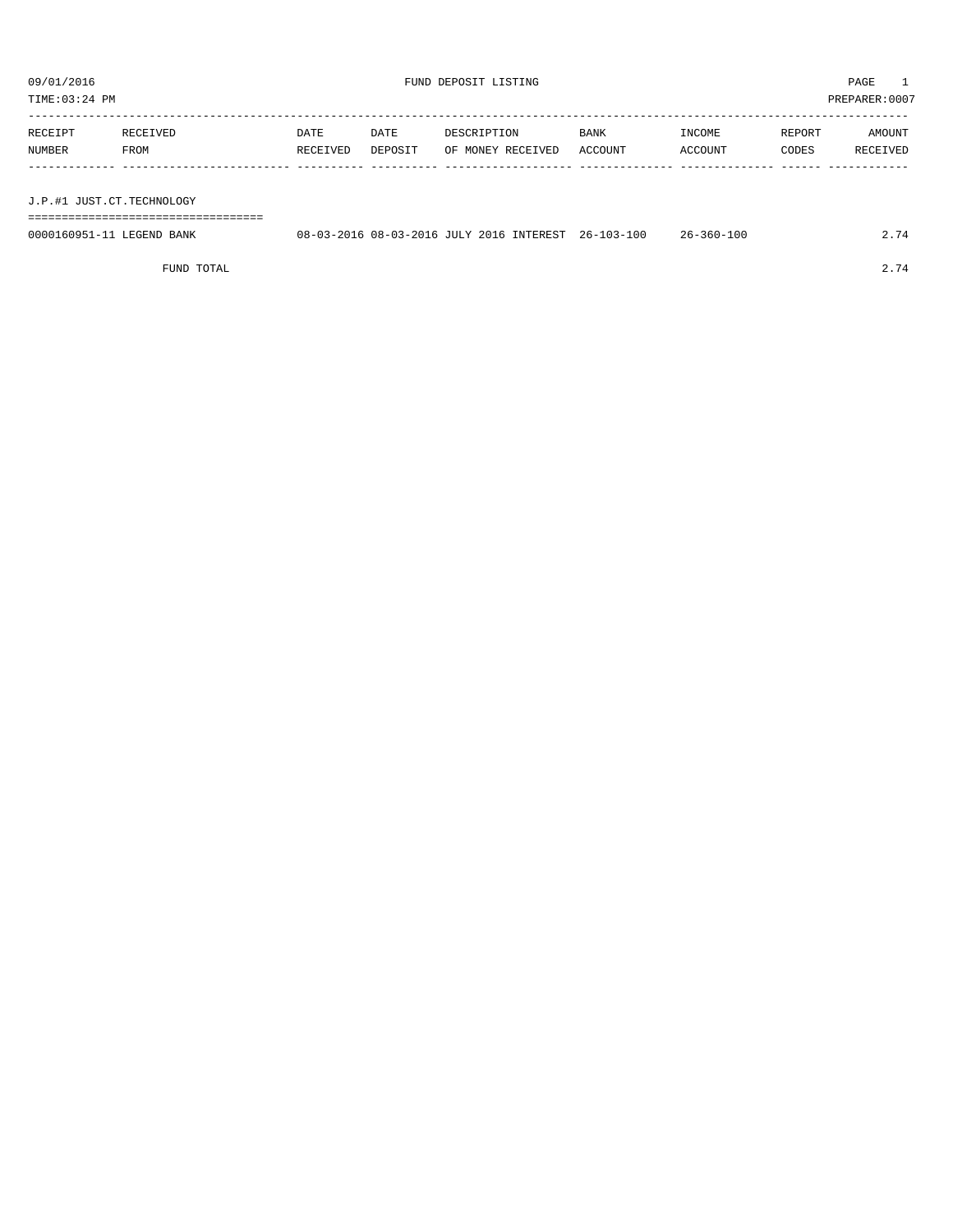TIME:03:24 PM PREPARER:0007

| RECEIPT | RECEIVED | <b>DATE</b> | DATE    | DESCRIPTION       | BANK    | INCOME  | REPORT | AMOUNT   |
|---------|----------|-------------|---------|-------------------|---------|---------|--------|----------|
| NUMBER  | FROM     | RECEIVED    | DEPOSIT | OF MONEY RECEIVED | ACCOUNT | ACCOUNT | CODES  | RECEIVED |
|         |          |             |         |                   |         |         |        |          |
|         |          |             |         |                   |         |         |        |          |

J.P.#2 JUST.CT.TECHNOLOGY

===================================

| 0000160951-12 LEGEND BANK | 08-03-2016 08-03-2016 JULY 2016 INTEREST 27-103-100 |  |  | $27 - 360 - 100$ | .60 |
|---------------------------|-----------------------------------------------------|--|--|------------------|-----|
|                           |                                                     |  |  |                  |     |

FUND TOTAL 0.60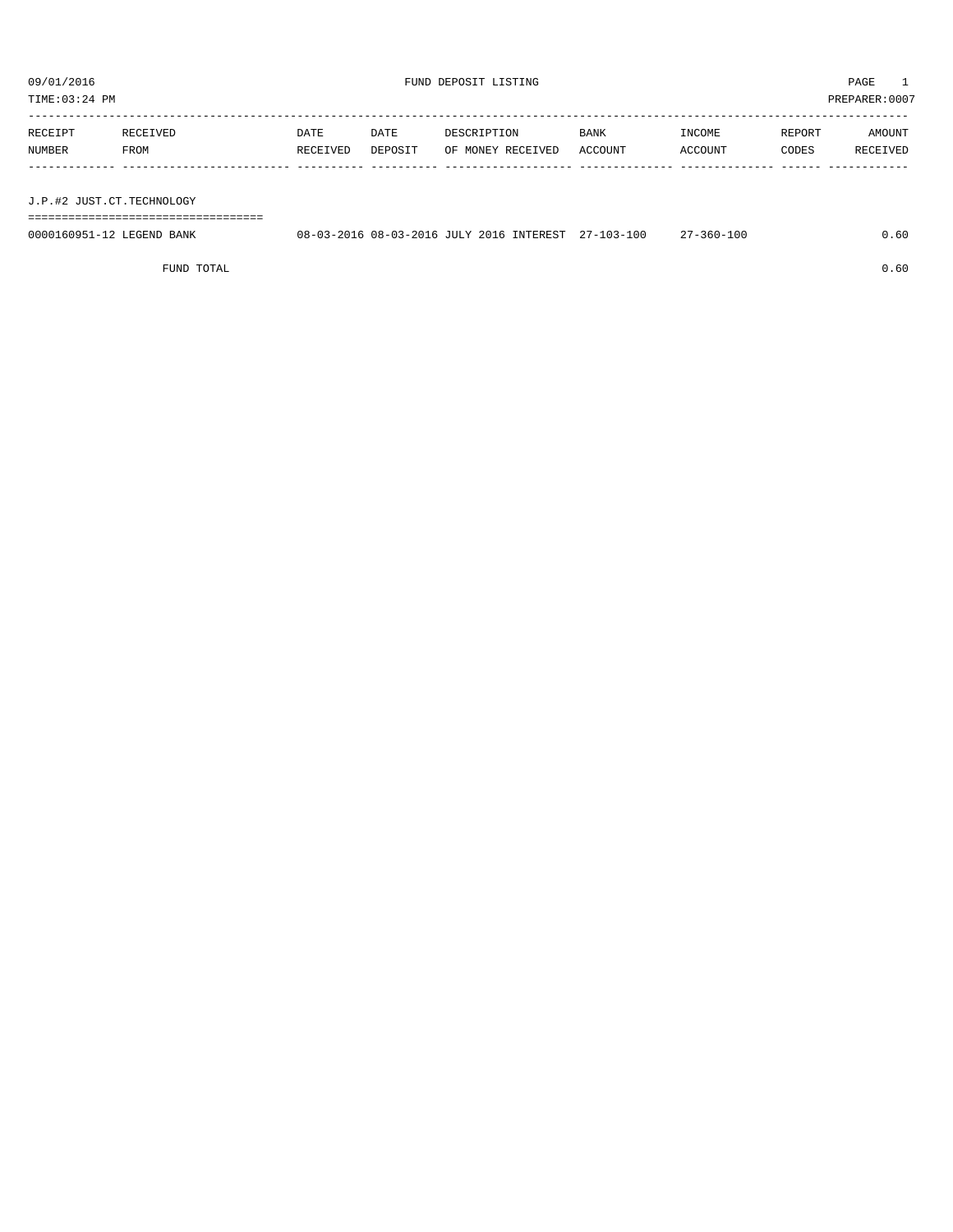TIME:03:24 PM PREPARER:0007

| RECEIPT | RECEIVED | <b>DATE</b> | <b>DATE</b> | DESCRIPTION       | <b>BANK</b> | INCOME  | REPORT | AMOUNT   |
|---------|----------|-------------|-------------|-------------------|-------------|---------|--------|----------|
| NUMBER  | FROM     | RECEIVED    | DEPOSIT     | OF MONEY RECEIVED | ACCOUNT     | ACCOUNT | CODES  | RECEIVED |
|         |          |             |             |                   |             |         |        |          |
|         |          |             |             |                   |             |         |        |          |

J.P.#3 JUST.CT.TECHNOLOGY

===================================

| 0000160951-13 LEGEND BANK |  |  | 08-03-2016 08-03-2016 JULY 2016 INTEREST 28-103-100 | $28 - 360 - 100$ |  |
|---------------------------|--|--|-----------------------------------------------------|------------------|--|
|                           |  |  |                                                     |                  |  |

FUND TOTAL  $0.33$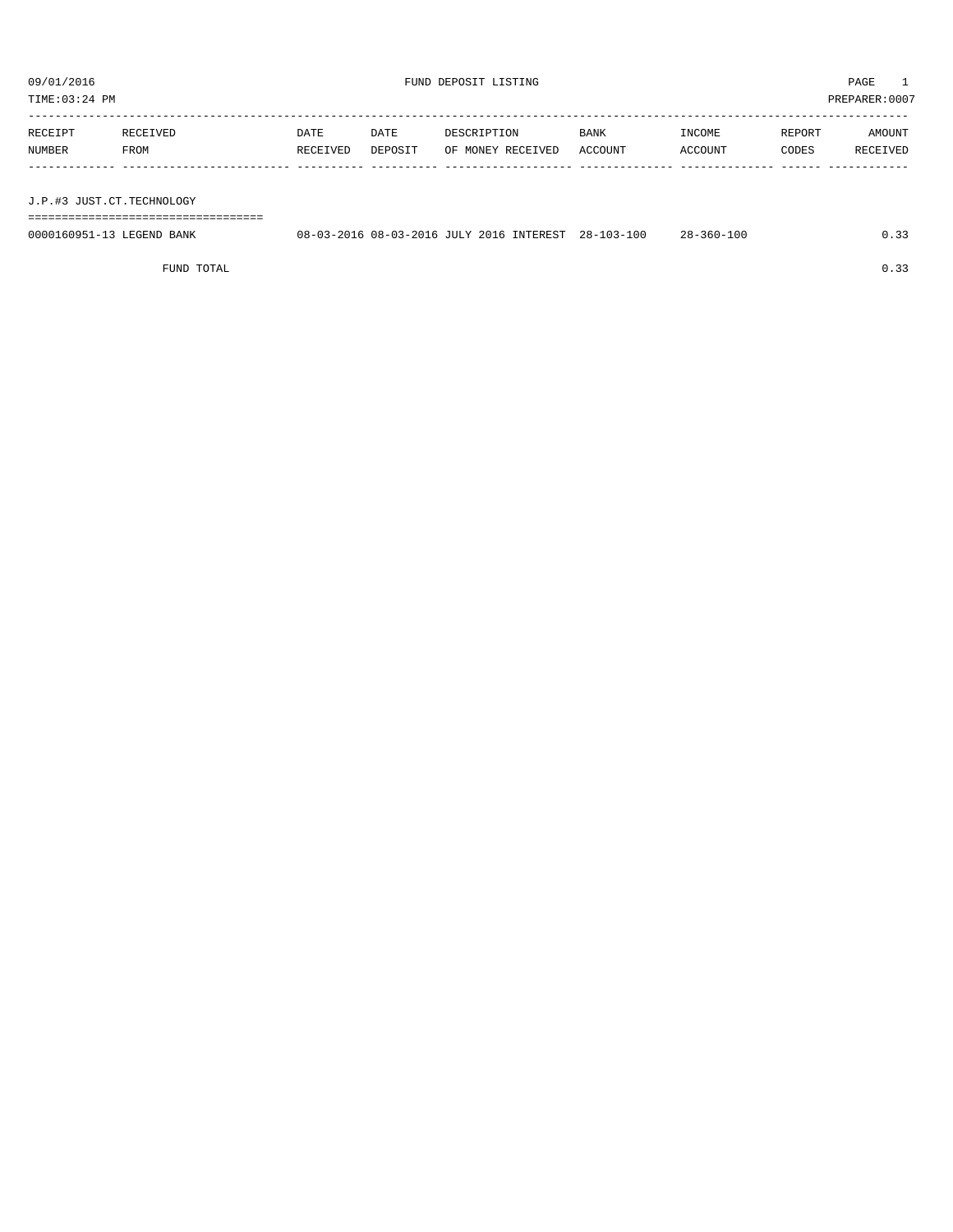09/01/2016 FUND DEPOSIT LISTING PAGE 1

| RECEIPT | RECEIVED | DATE     | DATE    | DESCRIPTION       | <b>BANK</b> | INCOME  | REPORT | AMOUNT          |
|---------|----------|----------|---------|-------------------|-------------|---------|--------|-----------------|
| NUMBER  | FROM     | RECEIVED | DEPOSIT | OF MONEY RECEIVED | ACCOUNT     | ACCOUNT | CODES  | <b>RECEIVED</b> |
|         |          |          |         |                   |             |         |        |                 |

DISTRICT CT.RECORDS ARCHIVE

| 0000160951-14 LEGEND BANK    | 08-03-2016 08-03-2016 JULY 2016 INTEREST 34-103-100 |                  | 34-360-100       | 1.03   |
|------------------------------|-----------------------------------------------------|------------------|------------------|--------|
| 0000160983-16 DISTRICT CLERK | 08-12-2016 08-12-2016 MAY 1-31, 2016                | $34 - 103 - 100$ | 34-370-450       | 510.00 |
| 0000160984-16 DISTRICT CLERK | 08-12-2016 08-12-2016 JUNE 1-30, 2016               | $34 - 103 - 100$ | $34 - 370 - 450$ | 359.20 |
| 0000160987-17 DISTRICT CLERK | 08-15-2016 08-15-2016 JULY 1-31, 2016               | $34 - 103 - 100$ | $34 - 370 - 450$ | 342.58 |

FUND TOTAL  $1,212.81$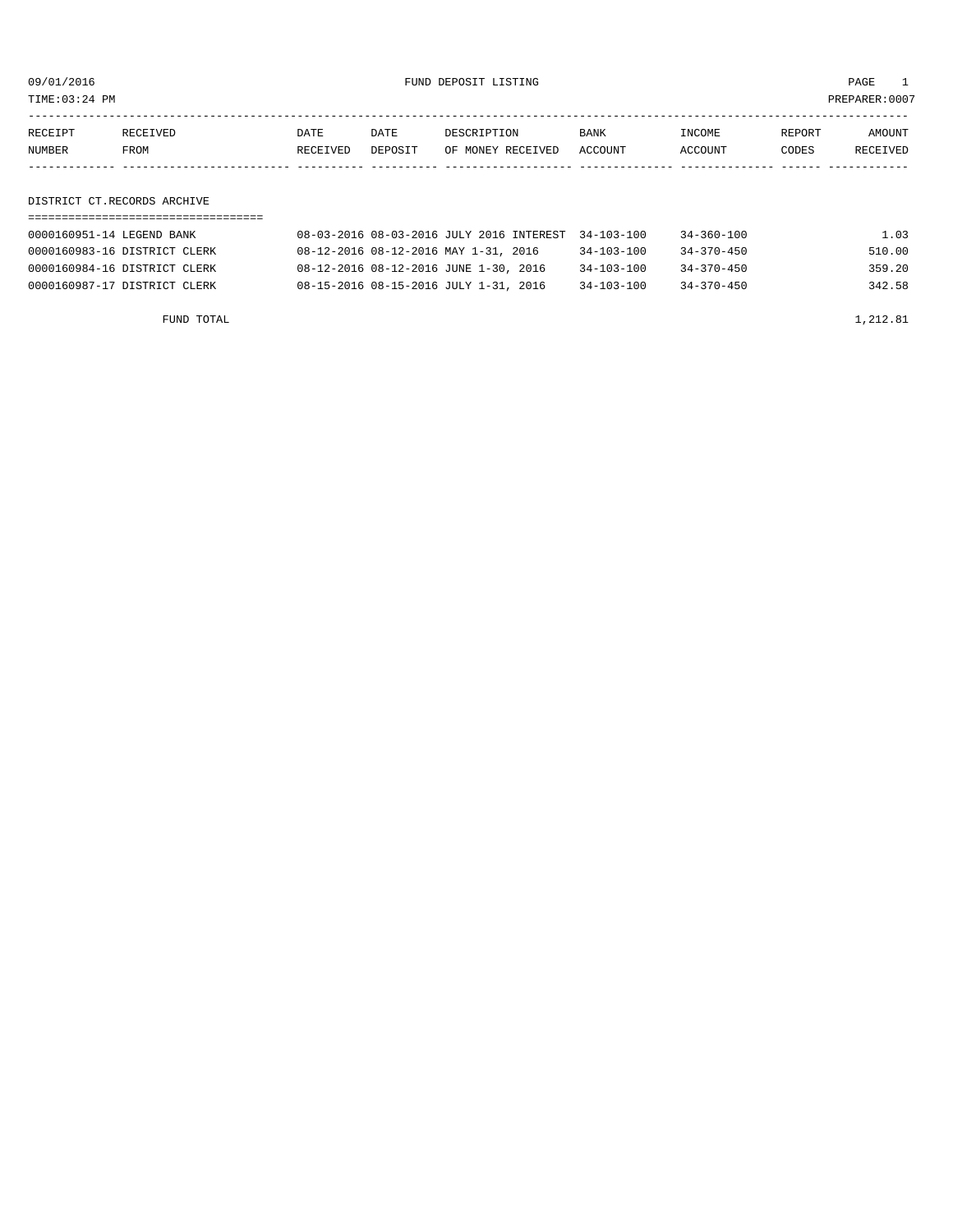TIME:03:24 PM PREPARER:0007

| RECEIPT | RECEIVED | DATE     | DATE           | DESCRIPTION       | <b>BANK</b> | <b>INCOME</b> | REPORT | AMOUNT          |
|---------|----------|----------|----------------|-------------------|-------------|---------------|--------|-----------------|
| NUMBER  | FROM     | RECEIVED | <b>DEPOSTT</b> | OF MONEY RECEIVED | ACCOUNT     | ACCOUNT       | CODES  | <b>RECEIVED</b> |
|         |          |          |                |                   |             |               |        |                 |

## LAW LIBRARY FUND

| 0000160951-15 LEGEND BANK    | 08-03-2016 08-03-2016 JULY 2016 INTEREST 35-103-100 | 35-360-100                     | 7.46     |
|------------------------------|-----------------------------------------------------|--------------------------------|----------|
| 0000160983-17 DISTRICT CLERK | 08-12-2016 08-12-2016 MAY 1-31, 2016                | 35-103-100<br>$35 - 340 - 450$ | 1,190.00 |
| 0000160984-17 DISTRICT CLERK | 08-12-2016 08-12-2016 JUNE 1-30, 2016               | 35-103-100<br>$35 - 340 - 450$ | 735.00   |
| 0000160987-18 DISTRICT CLERK | 08-15-2016 08-15-2016 JULY 1-31, 2016               | 35-103-100<br>$35 - 340 - 450$ | 770.00   |

FUND TOTAL 2,702.46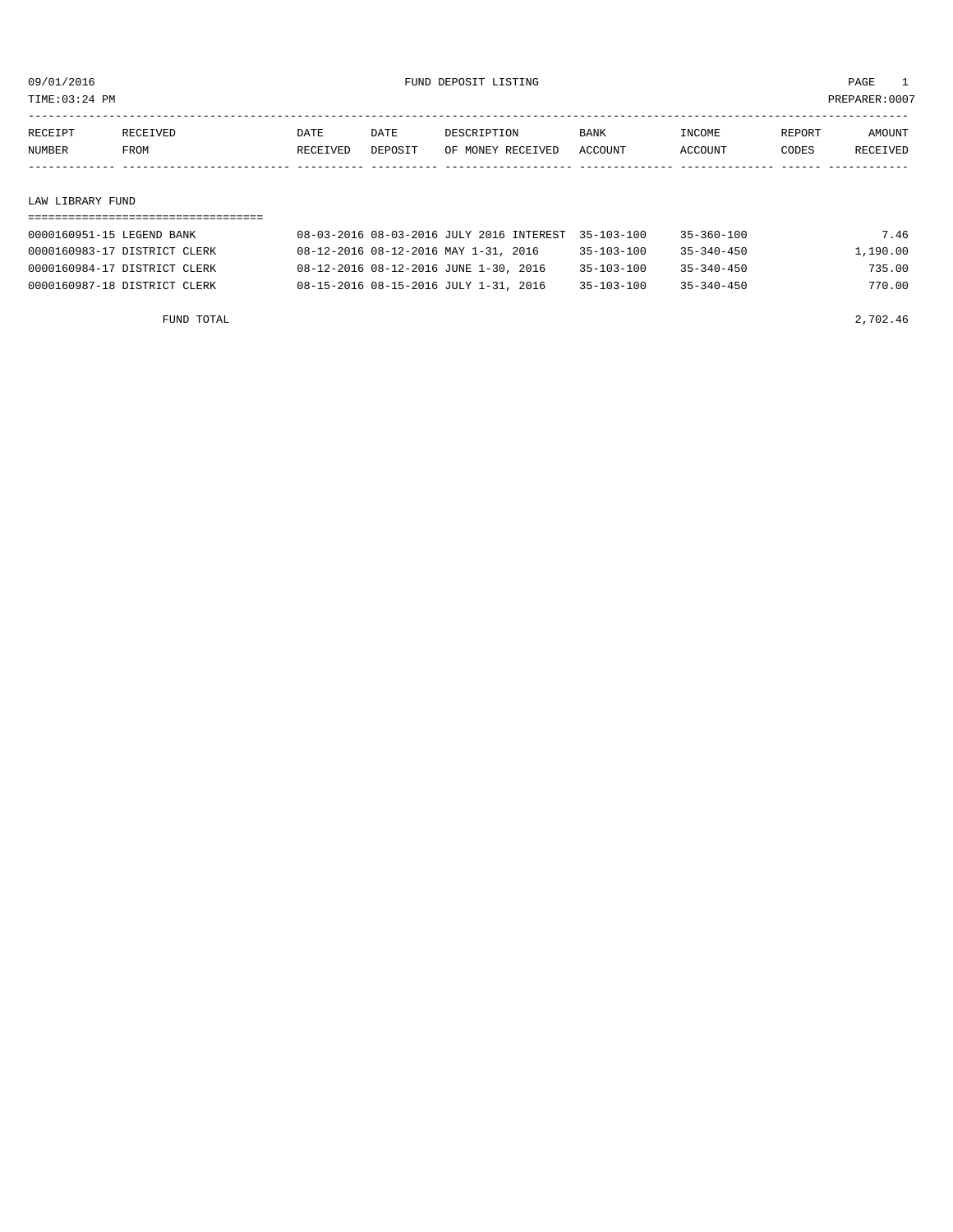09/01/2016 FUND DEPOSIT LISTING PAGE 1

| RECEIPT               | RECEIVED | DATE     | DATE    | DESCRIPTION       | BANK    | INCOME  | REPORT | AMOUNT   |
|-----------------------|----------|----------|---------|-------------------|---------|---------|--------|----------|
| NUMBER                | FROM     | RECEIVED | DEPOSIT | OF MONEY RECEIVED | ACCOUNT | ACCOUNT | CODES  | RECEIVED |
|                       |          |          |         |                   |         |         |        |          |
|                       |          |          |         |                   |         |         |        |          |
| D.A. FEE ACCOUNT FUND |          |          |         |                   |         |         |        |          |
|                       |          |          |         |                   |         |         |        |          |

| 0000160946-01 DISTRICT ATTORNEY TRUST | 08-01-2016 08-01-2016 CHECK FEES                    | $36 - 103 - 136$ | $36 - 340 - 475$ | 425.00 |
|---------------------------------------|-----------------------------------------------------|------------------|------------------|--------|
| 0000160951-22 LEGEND BANK             | 08-03-2016 08-03-2016 JULY 2016 INTEREST 36-103-136 |                  | $36 - 360 - 100$ | 0.02   |
| 0000160951-23 LEGEND BANK             | 08-03-2016 08-03-2016 JULY 2016 INTEREST 36-103-236 |                  | $36 - 360 - 236$ | 0.09   |
| 0000160966-01 FANNIN COUNTY CSCD      | 08-05-2016 08-05-2016 BLOOD DRAWS                   | $36 - 103 - 136$ | $36 - 370 - 130$ | 72.40  |
| 0000160980-01 COUNTY CLERK            | 08-12-2016 08-12-2016 BLOOD DRAWS                   | $36 - 103 - 136$ | $36 - 370 - 130$ | 101.76 |
|                                       |                                                     |                  |                  |        |

FUND TOTAL 599.27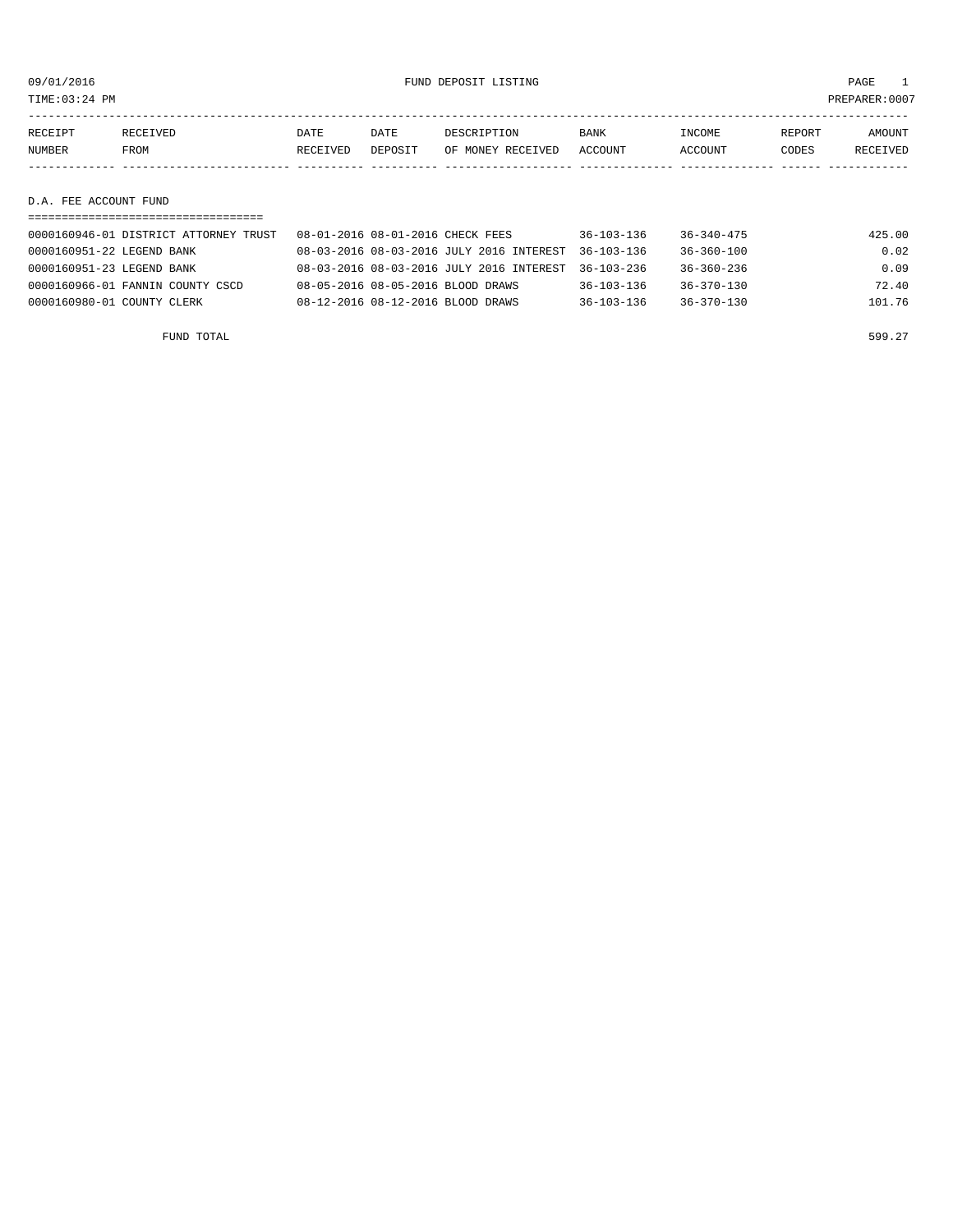| RECEIPT | RECEIVED. | DATE     | DATE    | DESCRIPTION       | <b>BANK</b> | INCOME  | REPORT | AMOUNT          |
|---------|-----------|----------|---------|-------------------|-------------|---------|--------|-----------------|
| NUMBER  | FROM      | RECEIVED | DEPOSIT | OF MONEY RECEIVED | ACCOUNT     | ACCOUNT | CODES  | <b>RECEIVED</b> |
|         |           |          |         |                   |             |         |        |                 |

## CONTRABAND SEIZURE

===================================

| 0000160951-24 LEGEND BANK |  |  | 08-03-2016 08-03-2016 JULY 2016 INTEREST 37-103-137 | $37 - 360 - 100$ | 0.05 |
|---------------------------|--|--|-----------------------------------------------------|------------------|------|
|                           |  |  |                                                     |                  |      |

FUND TOTAL 0.05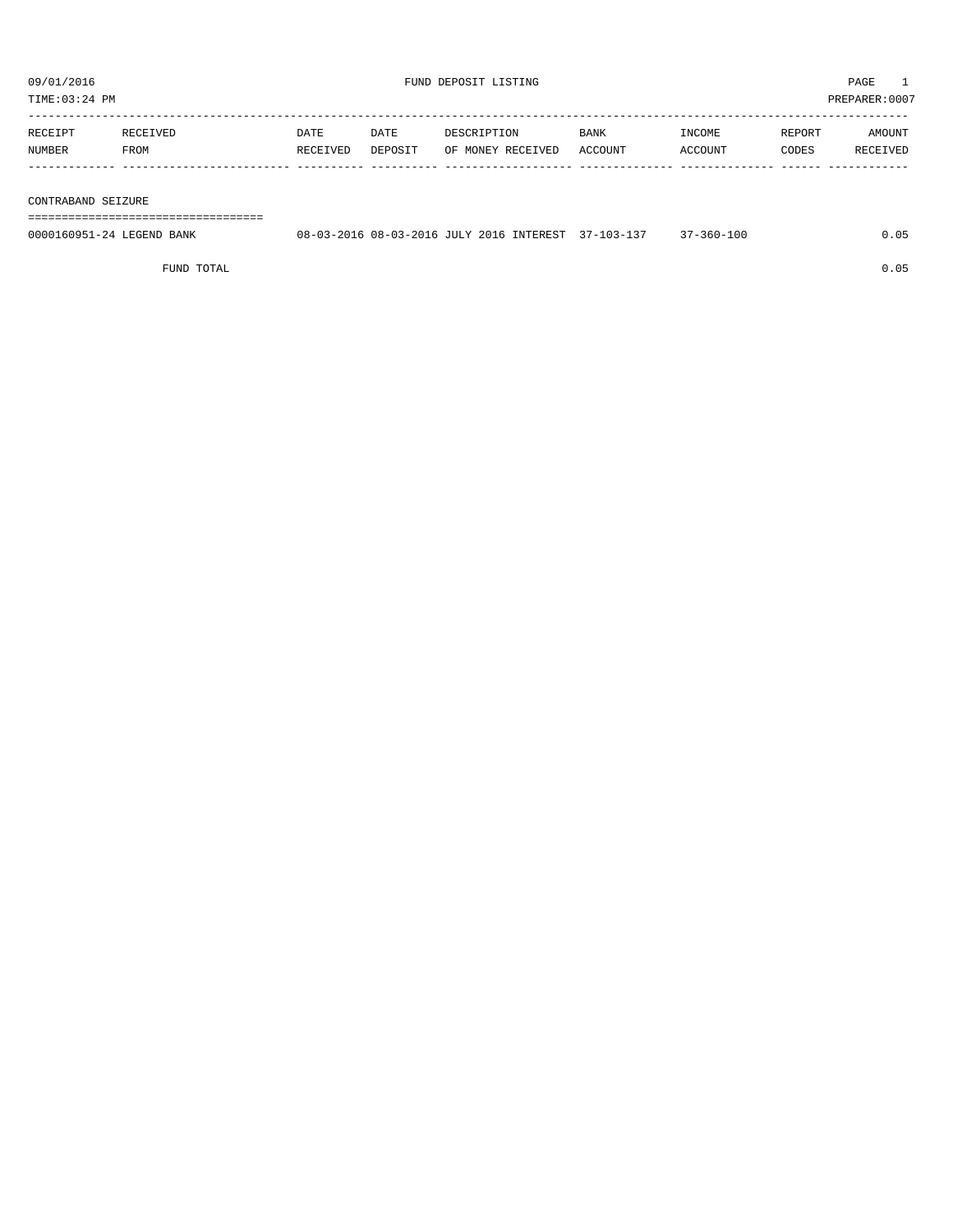TIME:03:24 PM PREPARER:0007

| RECEIPT | RECEIVED | DATE     | DATE    | DESCRIPTION       | <b>BANK</b> | INCOME  | REPORT | AMOUNT   |
|---------|----------|----------|---------|-------------------|-------------|---------|--------|----------|
| NUMBER  | FROM     | RECEIVED | DEPOSIT | OF MONEY RECEIVED | ACCOUNT     | ACCOUNT | CODES  | RECEIVED |
|         |          |          |         |                   |             |         |        |          |
|         |          |          |         |                   |             |         |        |          |

## IHC CO-OP GIN

| ------------------------------------ |                                                     |                  |      |
|--------------------------------------|-----------------------------------------------------|------------------|------|
| 0000160933-06 TEXPOOL                | 08-01-2016 08-01-2016 JULY 2016 INTEREST 38-103-175 | 38-360-100       | 5.74 |
| 0000160951-16 LEGEND BANK            | 08-03-2016 08-03-2016 JULY 2016 INTEREST 38-103-100 | $38 - 360 - 100$ | 0.03 |

FUND TOTAL  $5.77$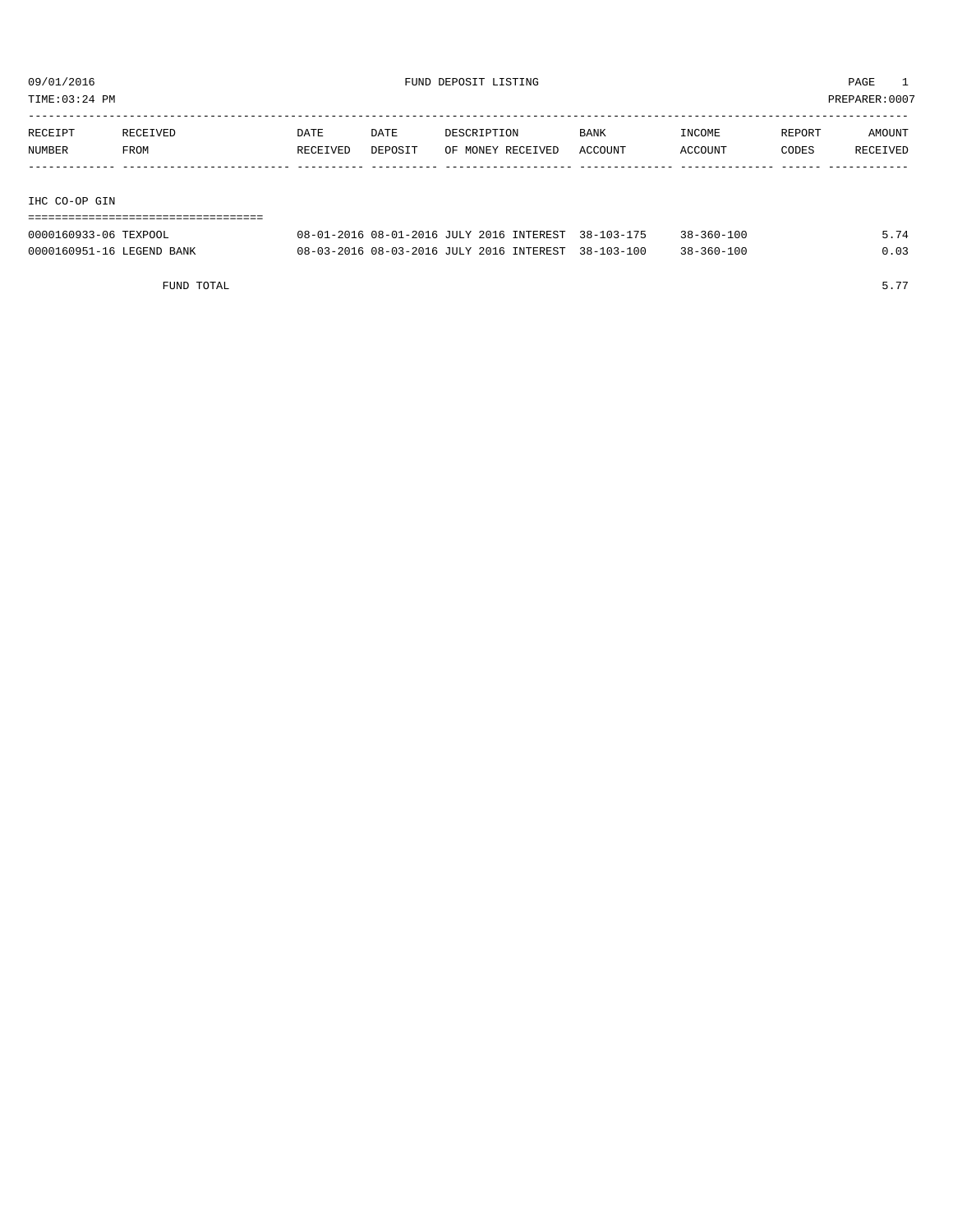TIME:03:24 PM PREPARER:0007

| RECEIPT                                                                                                         | RECEIVED | <b>DATE</b> | DATE    | DESCRIPTION       | <b>BANK</b> | INCOME  | REPORT | AMOUNT   |
|-----------------------------------------------------------------------------------------------------------------|----------|-------------|---------|-------------------|-------------|---------|--------|----------|
| NUMBER                                                                                                          | FROM     | RECEIVED    | DEPOSIT | OF MONEY RECEIVED | ACCOUNT     | ACCOUNT | CODES  | RECEIVED |
|                                                                                                                 |          |             |         |                   |             |         |        |          |
|                                                                                                                 |          |             |         |                   |             |         |        |          |
| the contract of the contract of the contract of the contract of the contract of the contract of the contract of |          |             |         |                   |             |         |        |          |

IHC B.R. COOPER

| 0000160933-07 TEXPOOL     | 08-01-2016 08-01-2016 JULY 2016 INTEREST 39-103-175 | $39 - 360 - 100$ | 1.87 |
|---------------------------|-----------------------------------------------------|------------------|------|
| 0000160951-17 LEGEND BANK | 08-03-2016 08-03-2016 JULY 2016 INTEREST 39-103-100 | $39 - 360 - 100$ | 0.66 |

FUND TOTAL 2.53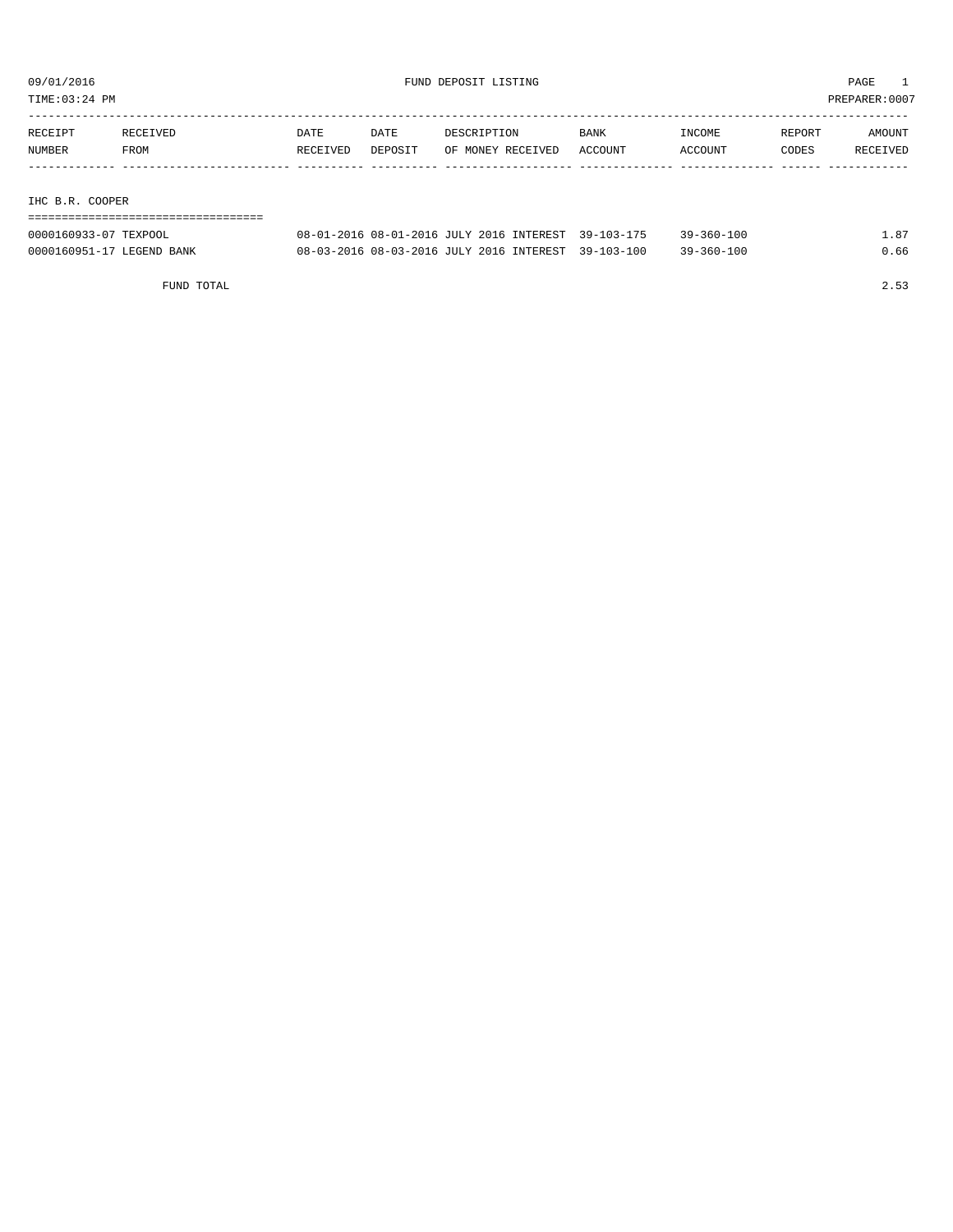TIME:03:24 PM PREPARER:0007

| RECEIPT | <b>RECEIVED</b> | DATE     | DATE    | DESCRIPTION       | <b>BANK</b>    | <b>INCOME</b> | REPORT | AMOUNT          |
|---------|-----------------|----------|---------|-------------------|----------------|---------------|--------|-----------------|
| NUMBER  | FROM            | RECEIVED | DEPOSIT | OF MONEY RECEIVED | <b>ACCOUNT</b> | ACCOUNT       | CODES  | <b>RECEIVED</b> |
|         |                 |          |         |                   |                |               |        |                 |

## CHAPTER 19 FUNDS

| ---------------------------------- |                                                      |                  |        |
|------------------------------------|------------------------------------------------------|------------------|--------|
| 0000160969-01 SECRETARY OF STATE   | 08-10-2016 08-10-2016 COUNTY CLERK MILEAG 45-103-100 | $45 - 330 - 403$ | 279.23 |
| 0000160970-01 SECRETARY OF STATE   | 08-10-2016 08-10-2016 TEXAS ELECTION LAW 45-103-100  | $45 - 330 - 403$ | 318.00 |

FUND TOTAL 597.23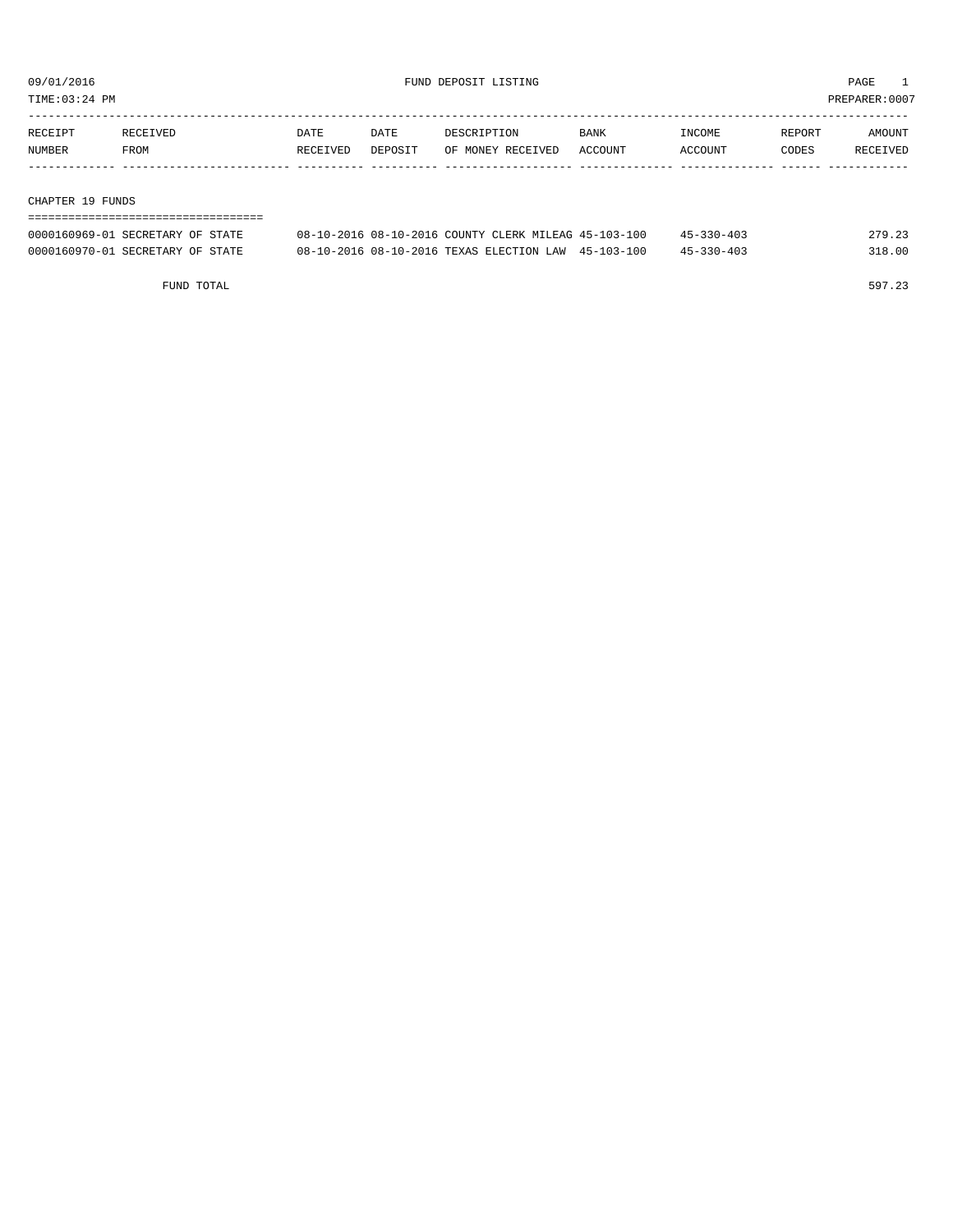09/01/2016 FUND DEPOSIT LISTING PAGE 1

| RECEIPT | RECEIVED | DATE     | DATE    | DESCRIPTION               | <b>BANK</b> | INCOME  | <b>REPORT</b> | AMOUNT   |
|---------|----------|----------|---------|---------------------------|-------------|---------|---------------|----------|
| NUMBER  | FROM     | RECEIVED | DEPOSIT | OF MONEY RECEIVED ACCOUNT |             | ACCOUNT | CODES         | RECEIVED |
|         |          |          |         |                           |             |         |               |          |

## CO.& DIST.COURT TECHNOLOGY

| 0000160983-22 DISTRICT CLERK | 08-12-2016 08-12-2016 MAY 1-31, 2016  | 51-103-100       | 51-370-440 | 50.35 |
|------------------------------|---------------------------------------|------------------|------------|-------|
| 0000160984-22 DISTRICT CLERK | 08-12-2016 08-12-2016 JUNE 1-30, 2016 | $51 - 103 - 100$ | 51-370-440 | 45.28 |
| 0000160987-23 DISTRICT CLERK | 08-15-2016 08-15-2016 JULY 1-31, 2016 | 51-103-100       | 51-370-440 | 55.05 |

FUND TOTAL 150.68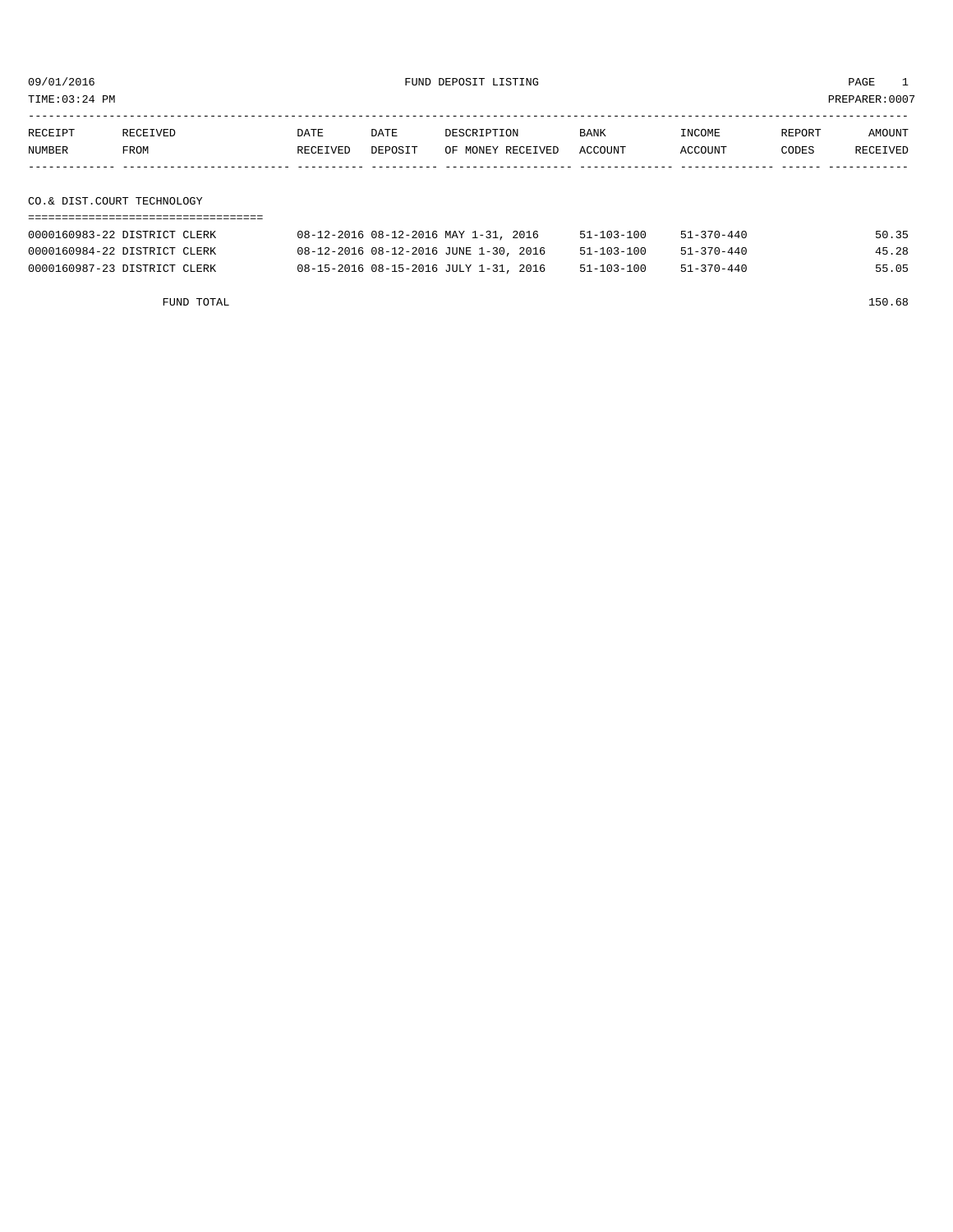09/01/2016 FUND DEPOSIT LISTING PAGE 1

| RECEIPT | <b>RECEIVED</b> | DATE     | DATE    | DESCRIPTION       | <b>BANK</b> | INCOME  | REPORT | AMOUNT   |
|---------|-----------------|----------|---------|-------------------|-------------|---------|--------|----------|
| NUMBER  | FROM            | RECEIVED | DEPOSIT | OF MONEY RECEIVED | ACCOUNT     | ACCOUNT | CODES  | RECEIVED |
|         |                 |          |         |                   |             |         |        |          |

COURT RECORDS PRESERVATION

| 0000160951-18 LEGEND BANK    | 08-03-2016 08-03-2016 JULY 2016 INTEREST 52-103-100 |                  | 52-360-100       | 1.94   |
|------------------------------|-----------------------------------------------------|------------------|------------------|--------|
| 0000160983-23 DISTRICT CLERK | 08-12-2016 08-12-2016 MAY 1-31, 2016                | 52-103-100       | 52-370-133       | 440.00 |
| 0000160984-23 DISTRICT CLERK | 08-12-2016 08-12-2016 JUNE 1-30, 2016               | $52 - 103 - 100$ | $52 - 370 - 133$ | 222.41 |
| 0000160987-24 DISTRICT CLERK | 08-15-2016 08-15-2016 JULY 1-31, 2016               | $52 - 103 - 100$ | $52 - 370 - 133$ | 250.00 |

FUND TOTAL 914.35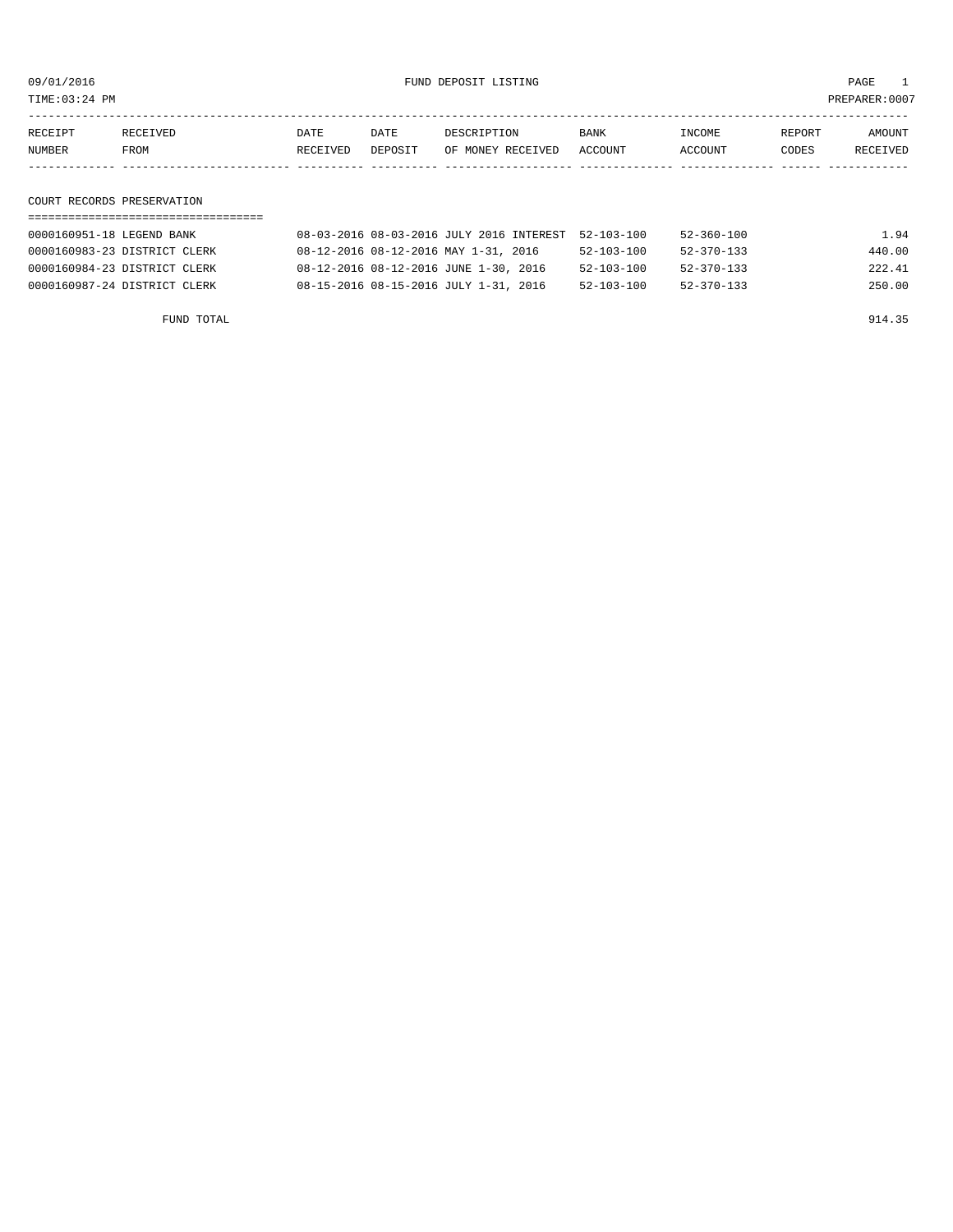TIME:03:24 PM PREPARER:0007

| RECEIPT | <b>RECEIVED</b> | DATE     | DATE    | DESCRIPTION       | <b>BANK</b> | INCOME  | REPORT | AMOUNT   |
|---------|-----------------|----------|---------|-------------------|-------------|---------|--------|----------|
| NUMBER  | FROM            | RECEIVED | DEPOSIT | OF MONEY RECEIVED | ACCOUNT     | ACCOUNT | CODES  | RECEIVED |
|         |                 |          |         |                   |             |         |        |          |

## F.C. LAW ENFORCEMENT EDUCATION

===================================

| 0000160951-25 LEGEND BANK |  |  | 08-03-2016 08-03-2016 JULY 2016 INTEREST 55-103-155 | $55 - 360 - 100$ |  |
|---------------------------|--|--|-----------------------------------------------------|------------------|--|
|                           |  |  |                                                     |                  |  |

FUND TOTAL 0.02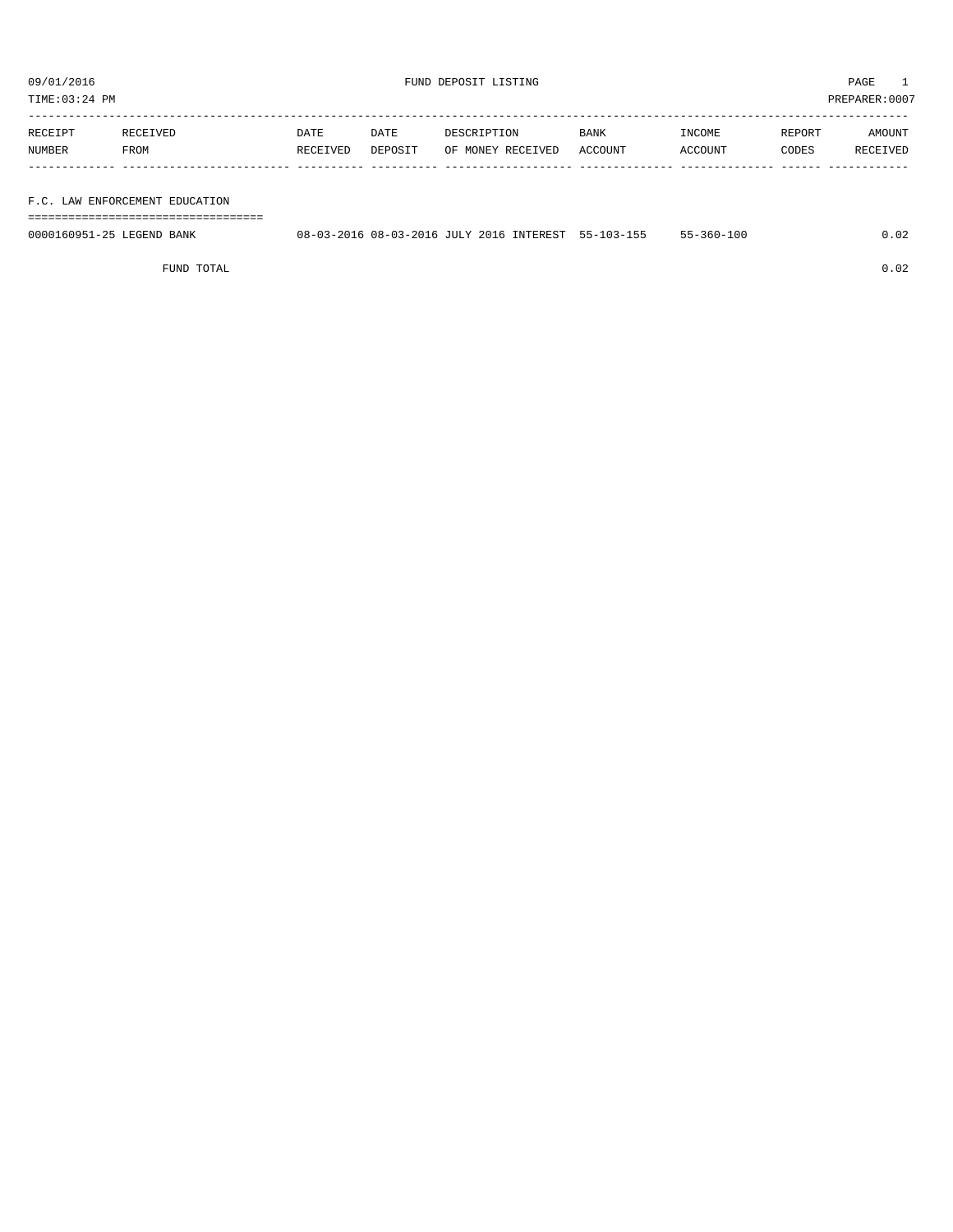TIME:03:24 PM PREPARER:0007

| RECEIPT | RECEIVED | DATE     | DATE    | DESCRIPTION       | <b>BANK</b> | INCOME  | REPORT | AMOUNT   |
|---------|----------|----------|---------|-------------------|-------------|---------|--------|----------|
| NUMBER  | FROM     | RECEIVED | DEPOSIT | OF MONEY RECEIVED | ACCOUNT     | ACCOUNT | CODES  | RECEIVED |
|         |          |          |         |                   |             |         |        |          |

## F C SHERIFF FORFEITURE

| ------------------------          |                                                      |                  |          |
|-----------------------------------|------------------------------------------------------|------------------|----------|
| 0000160951-26 LEGEND BANK         | 08-03-2016 08-03-2016 JULY 2016 INTEREST 56-103-156  | $56 - 360 - 100$ | 0.25     |
| 0000160974-01 BONHAM POLICE DEPT. | 08-10-2016 08-10-2016 SHARED ASSETS-MICHA 56-103-156 | $56 - 352 - 200$ | 2,105.67 |

FUND TOTAL 2,105.92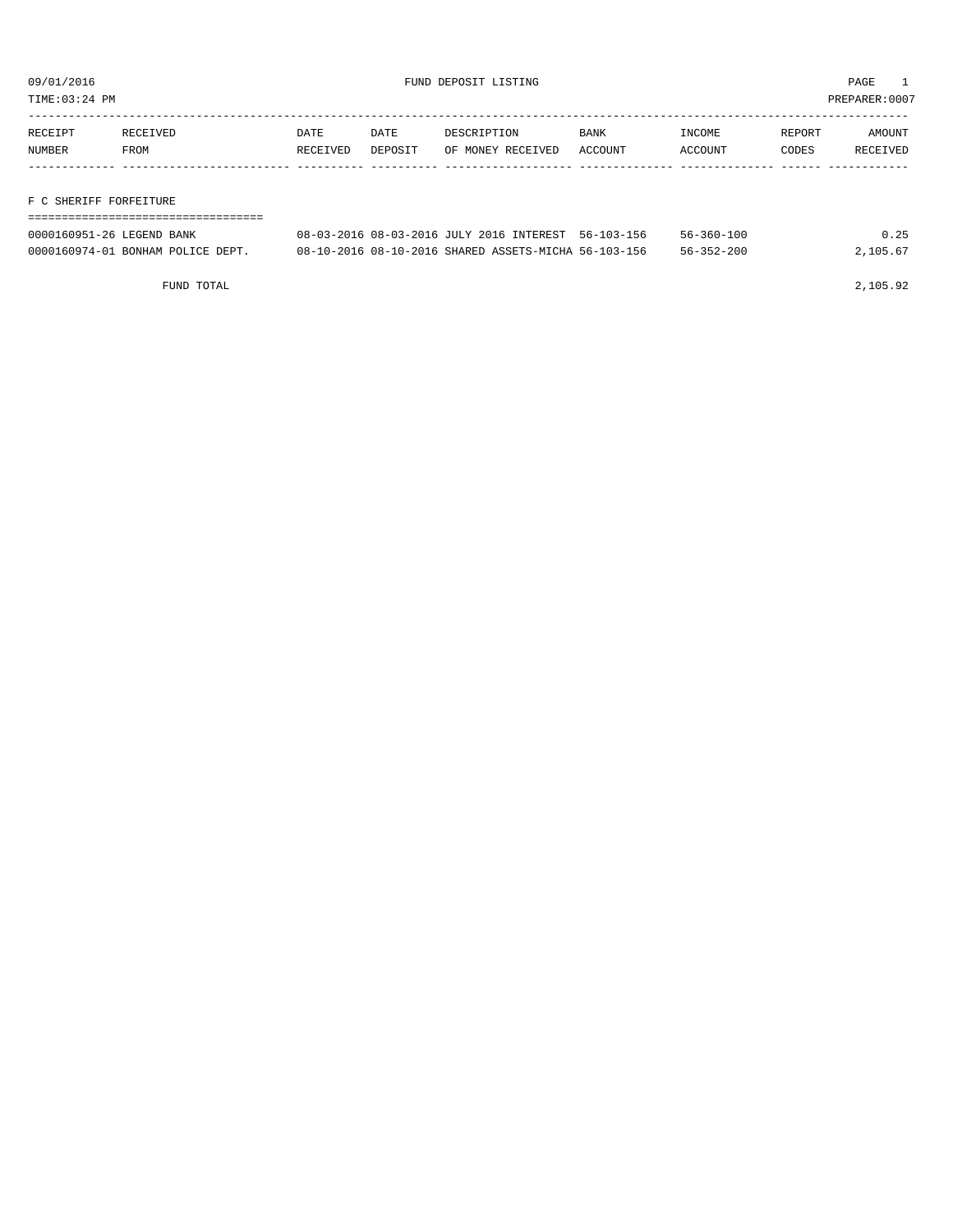09/01/2016 PAGE 1

TIME:03:24 PM PREPARER:0007

| RECEIPT | RECEIVED | DATE     | DATE    | DESCRIPTION       | <b>BANK</b> | INCOME  | REPORT | AMOUNT   |
|---------|----------|----------|---------|-------------------|-------------|---------|--------|----------|
| NUMBER  | FROM     | RECEIVED | DEPOSIT | OF MONEY RECEIVED | ACCOUNT     | ACCOUNT | CODES  | RECEIVED |
|         |          |          |         |                   |             |         |        |          |
|         |          |          |         |                   |             |         |        |          |

#### DRUG COURT PROGRAM

## =================================== 0000160951-19 LEGEND BANK 08-03-2016 08-03-2016 JULY 2016 INTEREST 59-103-100 59-360-100 1.77 0000160983-24 DISTRICT CLERK 08-12-2016 08-12-2016 MAY 1-31, 2016 59-103-100 59-370-425 200.06 0000160984-24 DISTRICT CLERK 08-12-2016 08-12-2016 JUNE 1-30, 2016 59-103-100 59-370-425 190.77 0000160987-25 DISTRICT CLERK 08-15-2016 08-15-2016 JULY 1-31, 2016 59-103-100 59-370-425 136.57

FUND TOTAL 529.17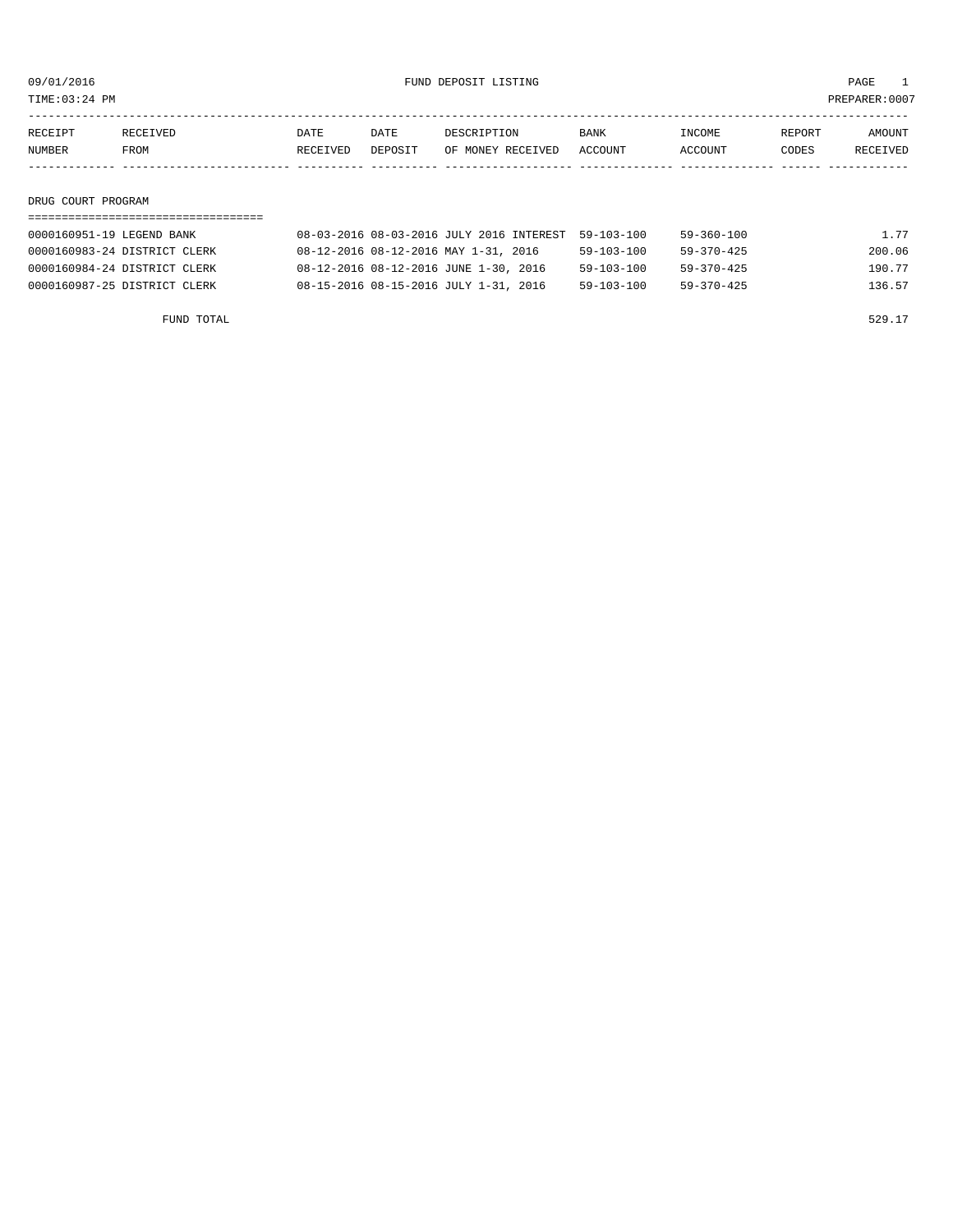TIME:03:24 PM PREPARER:0007

| RECEIPT | RECEIVED          | DATE     | DATE    | DESCRIPTION       | <b>BANK</b> | INCOME  | REPORT | AMOUNT   |  |
|---------|-------------------|----------|---------|-------------------|-------------|---------|--------|----------|--|
| NUMBER  | FROM              | RECEIVED | DEPOSIT | OF MONEY RECEIVED | ACCOUNT     | ACCOUNT | CODES  | RECEIVED |  |
|         |                   |          |         |                   |             |         |        |          |  |
|         |                   |          |         |                   |             |         |        |          |  |
|         | RIGHT OF WAY FUND |          |         |                   |             |         |        |          |  |
|         |                   |          |         |                   |             |         |        |          |  |

| 0000160933-08 TEXPOOL     | 08-01-2016 08-01-2016 JULY 2016 INTEREST 70-103-175 | $70 - 360 - 100$ |     |
|---------------------------|-----------------------------------------------------|------------------|-----|
| 0000160951-20 LEGEND BANK | 08-03-2016 08-03-2016 JULY 2016 INTEREST 70-103-100 | $70 - 360 - 100$ | .00 |

FUND TOTAL 42.45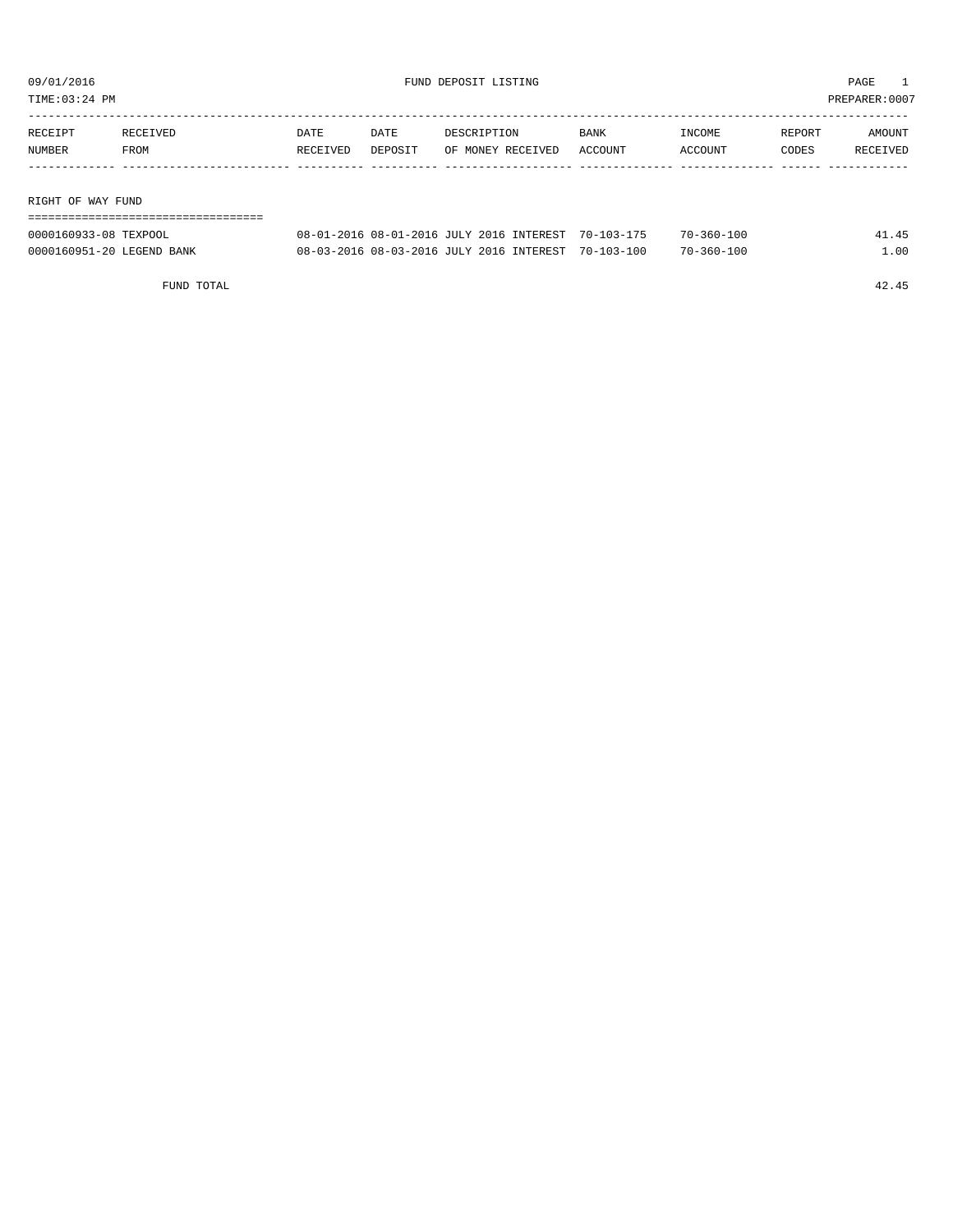09/01/2016 FUND DEPOSIT LISTING PAGE 1

| RECEIPT | <b>RECEIVED</b> | DATE            | DATE    | DESCRIPTION       | <b>BANK</b> | <b>TNCOME</b> | REPORT | AMOUNT          |
|---------|-----------------|-----------------|---------|-------------------|-------------|---------------|--------|-----------------|
| NUMBER  | FROM            | <b>RECEIVED</b> | DEPOSIT | OF MONEY RECEIVED | ACCOUNT     | ACCOUNT       | CODES  | <b>RECEIVED</b> |
|         |                 |                 |         |                   |             |               |        |                 |

JUVENILE PROBATION

| 0000160961-01 JUVENILE PROBATION | 08-05-2016 08-05-2016 PID-2114-DEFERRED              |  | 87-103-187                                           | $87 - 340 - 575$ | 10.00  |
|----------------------------------|------------------------------------------------------|--|------------------------------------------------------|------------------|--------|
| 0000160962-01 JUVENILE PROBATION | 08-05-2016 08-05-2016 PID-2158- DEFERRED             |  | 87-103-187                                           | $87 - 340 - 575$ | 30.00  |
| 0000160978-01 JUVENILE PROBATION |                                                      |  | 08-12-2016 08-12-2016 PID-2154- PROBATION 87-103-187 | $87 - 340 - 575$ | 17.50  |
| 0000160978-02 JUVENILE PROBATION |                                                      |  | 08-12-2016 08-12-2016 PID-2154- RESTITUTI 87-103-187 | $87 - 340 - 576$ | 42.50  |
| 0000160985-01 JUVENILE PROBATION |                                                      |  | 08-12-2016 08-12-2016 PID-2134 COURT COST 87-103-187 | $87 - 340 - 577$ | 20.00  |
| 0000160985-02 JUVENILE PROBATION |                                                      |  | 08-12-2016 08-12-2016 PID-2134 DRUG TESTI 87-103-187 | $87 - 340 - 575$ | 10.00  |
| 0000160985-03 JUVENILE PROBATION |                                                      |  | 08-12-2016 08-12-2016 PID-2134 RESTITUTIO 87-103-187 | $87 - 340 - 576$ | 150.00 |
| 0000161012-01 JUVENILE PROBATION |                                                      |  | 08-23-2016 08-23-2016 PID-2158- FEES COLL 87-103-187 | $87 - 340 - 576$ | 80.00  |
| 0000161013-01 JUVENILE PROBATION | 08-23-2016 08-23-2016 PID-2122- RESTITUTI 87-103-187 |  |                                                      | $87 - 340 - 576$ | 40.00  |

FUND TOTAL 400.00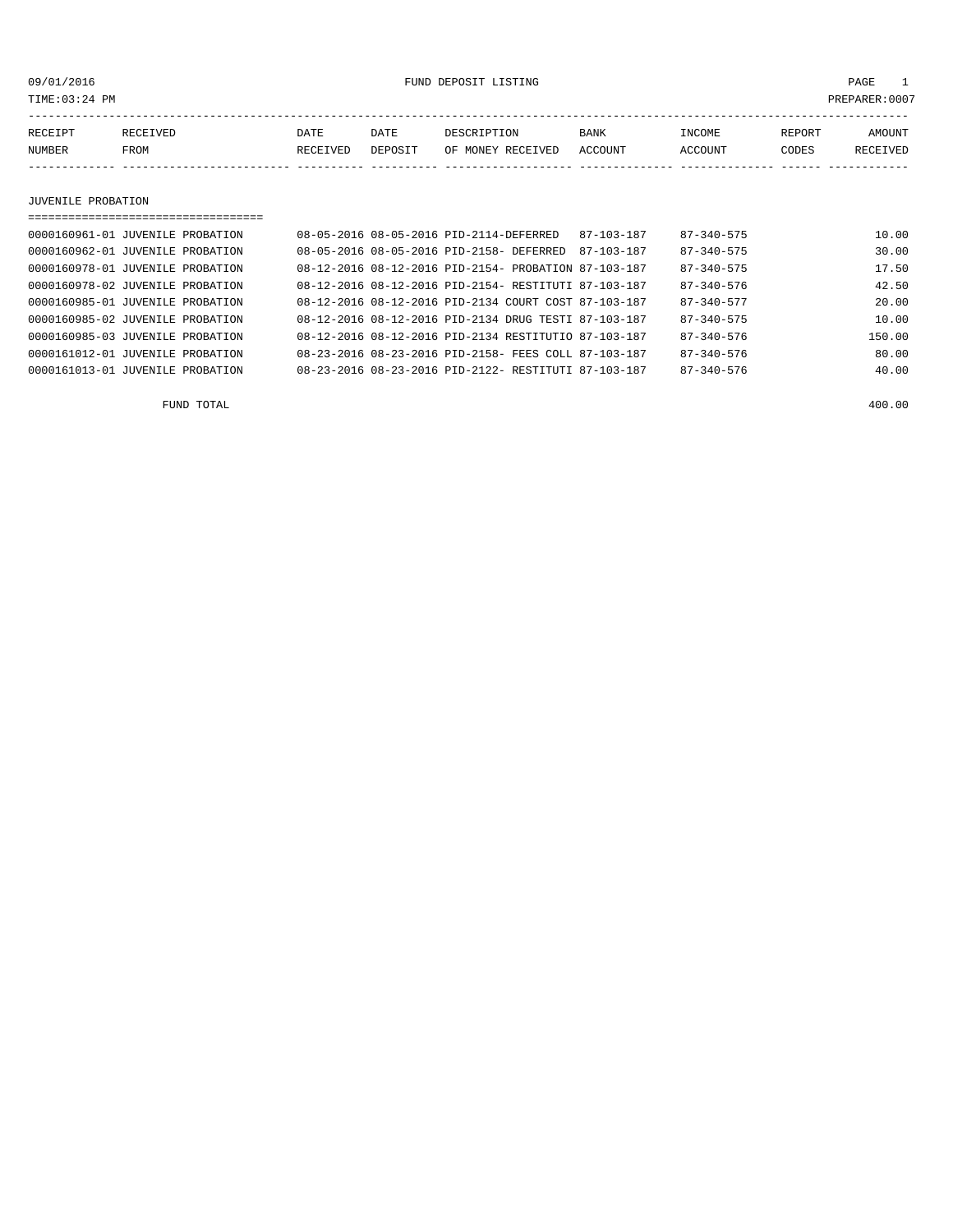| TIME:03:24 PM |                              |          |         |                   |         |         |        | PREPARER: 0007 |
|---------------|------------------------------|----------|---------|-------------------|---------|---------|--------|----------------|
|               |                              |          |         |                   |         |         |        |                |
| RECEIPT       | RECEIVED                     | DATE     | DATE    | DESCRIPTION       | BANK    | INCOME  | REPORT | AMOUNT         |
| NUMBER        | FROM                         | RECEIVED | DEPOSIT | OF MONEY RECEIVED | ACCOUNT | ACCOUNT | CODES  | RECEIVED       |
|               |                              |          |         |                   |         |         |        |                |
|               |                              |          |         |                   |         |         |        |                |
|               | TEXAS JUVENILE JUSTICE DEPT. |          |         |                   |         |         |        |                |
|               |                              |          |         |                   |         |         |        |                |

| 0000160935-01 T.J.J.D.    | 08-01-2016 08-01-2016 MENTAL HEALTH                 | 89-103-998 | $89 - 330 - 919$ | .,404.00 |
|---------------------------|-----------------------------------------------------|------------|------------------|----------|
| 0000160951-27 LEGEND BANK | 08-03-2016 08-03-2016 JULY 2016 INTEREST 89-103-992 |            | 89-360-189       | 0.75     |

FUND TOTAL  $1,404.75$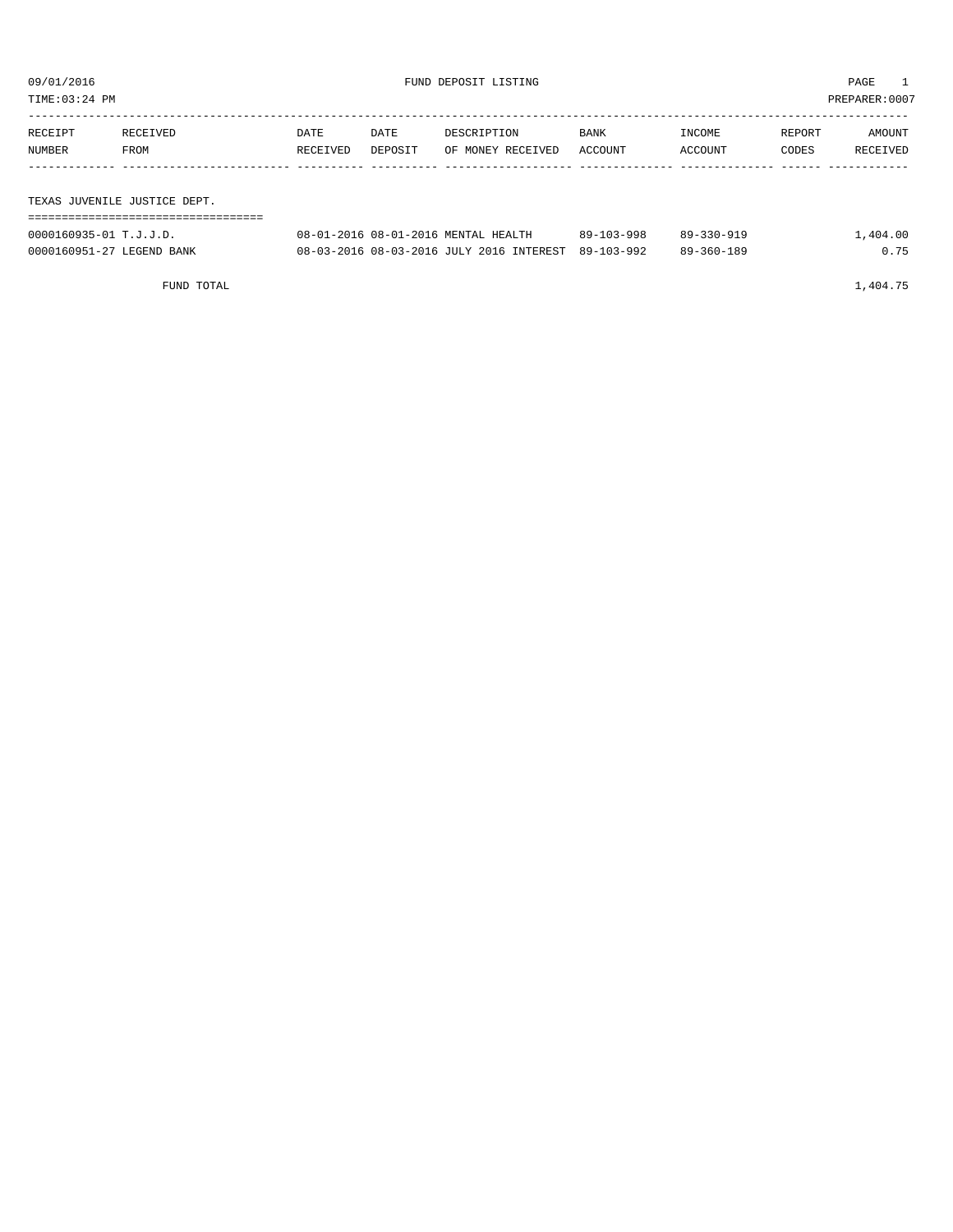TIME:03:24 PM PREPARER:0007

| RECEIPT | RECEIVED | DATE     | DATE    | DESCRIPTION       | BANK    | INCOME  | REPORT | AMOUNT   |
|---------|----------|----------|---------|-------------------|---------|---------|--------|----------|
| NUMBER  | FROM     | RECEIVED | DEPOSIT | OF MONEY RECEIVED | ACCOUNT | ACCOUNT | CODES  | RECEIVED |
|         |          |          |         |                   |         |         |        |          |
|         |          |          |         |                   |         |         |        |          |

## STATZER FUND

| ------------------------------------- |                                                     |                  |       |
|---------------------------------------|-----------------------------------------------------|------------------|-------|
| 0000160933-09 TEXPOOL                 | 08-01-2016 08-01-2016 JULY 2016 INTEREST 92-103-175 | $92 - 360 - 100$ | 12.28 |
| 0000160951-21 LEGEND BANK             | 08-03-2016 08-03-2016 JULY 2016 INTEREST 92-103-100 | $92 - 360 - 100$ | 0.20  |

FUND TOTAL 12.48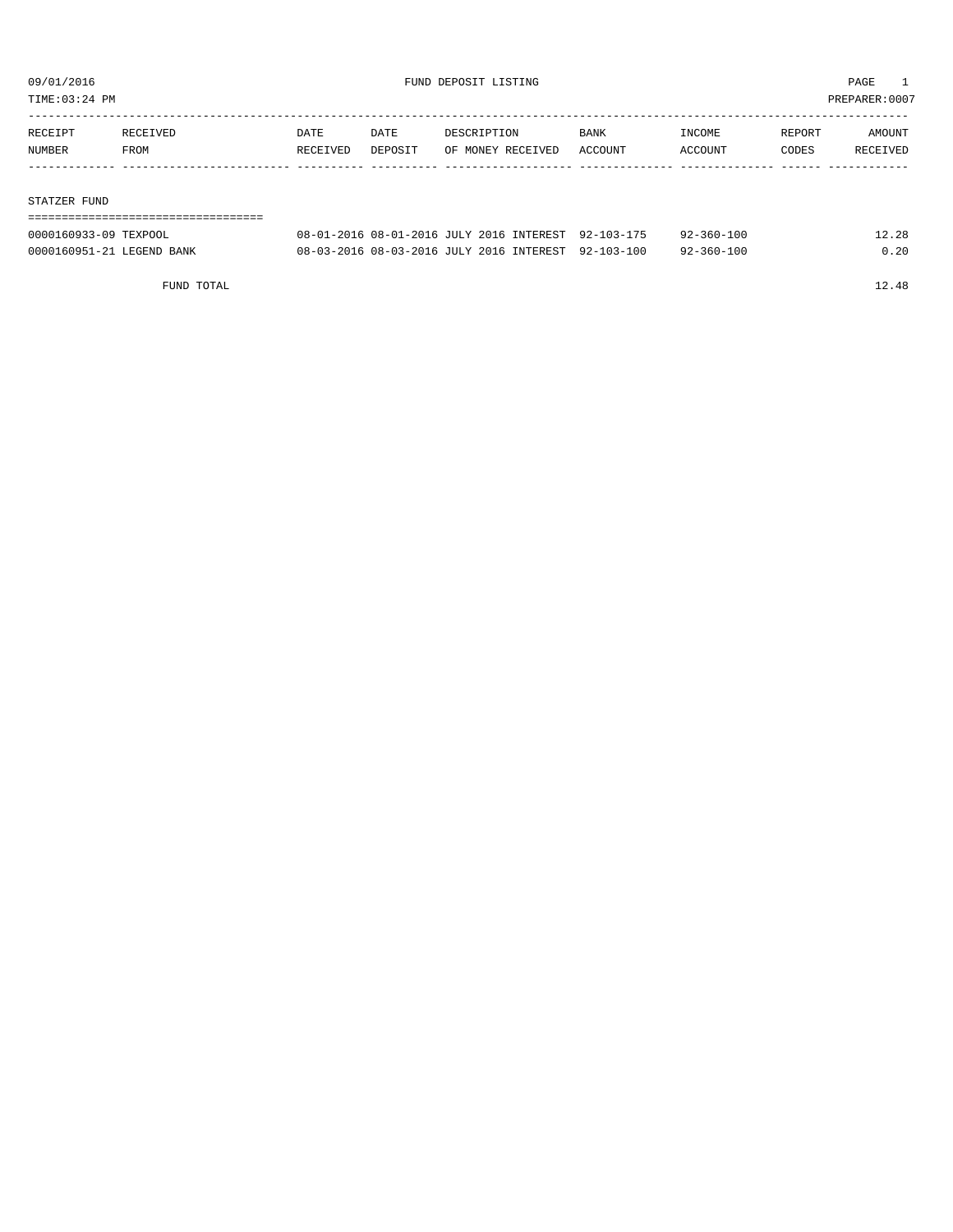TIME:03:24 PM PREPARER:0007

| RECEIPT       | RECEIVED    | DATE     | DATE    | DESCRIPTION       | <b>BANK</b> | <b>INCOME</b> | REPORT | AMOUNT          |
|---------------|-------------|----------|---------|-------------------|-------------|---------------|--------|-----------------|
| <b>NUMBER</b> | <b>FROM</b> | RECEIVED | DEPOSIT | OF MONEY RECEIVED | ACCOUNT     | ACCOUNT       | CODES  | <b>RECEIVED</b> |
|               |             |          |         |                   |             |               |        |                 |

## PAYROLL

## ===================================

| 0000160947-01 APRIL HARRISON    | 08-02-2016 08-02-2016 AUG. 2016 COBRA DEN 95-100-100 |  | 95-370-130       | 68.34  |
|---------------------------------|------------------------------------------------------|--|------------------|--------|
| 0000160967-01 H. SCOTT DYER JR. | 08-05-2016 08-05-2016 AUG. 2016 COBRA HEA 95-100-100 |  | 95-370-130       | 752.86 |
| 0000160986-01 CONNIE EDWARDS    | 08-12-2016 08-12-2016 AUG. 2016 COBRA DEN 95-100-100 |  | $95 - 370 - 130$ | 23.80  |

FUND TOTAL 845.00